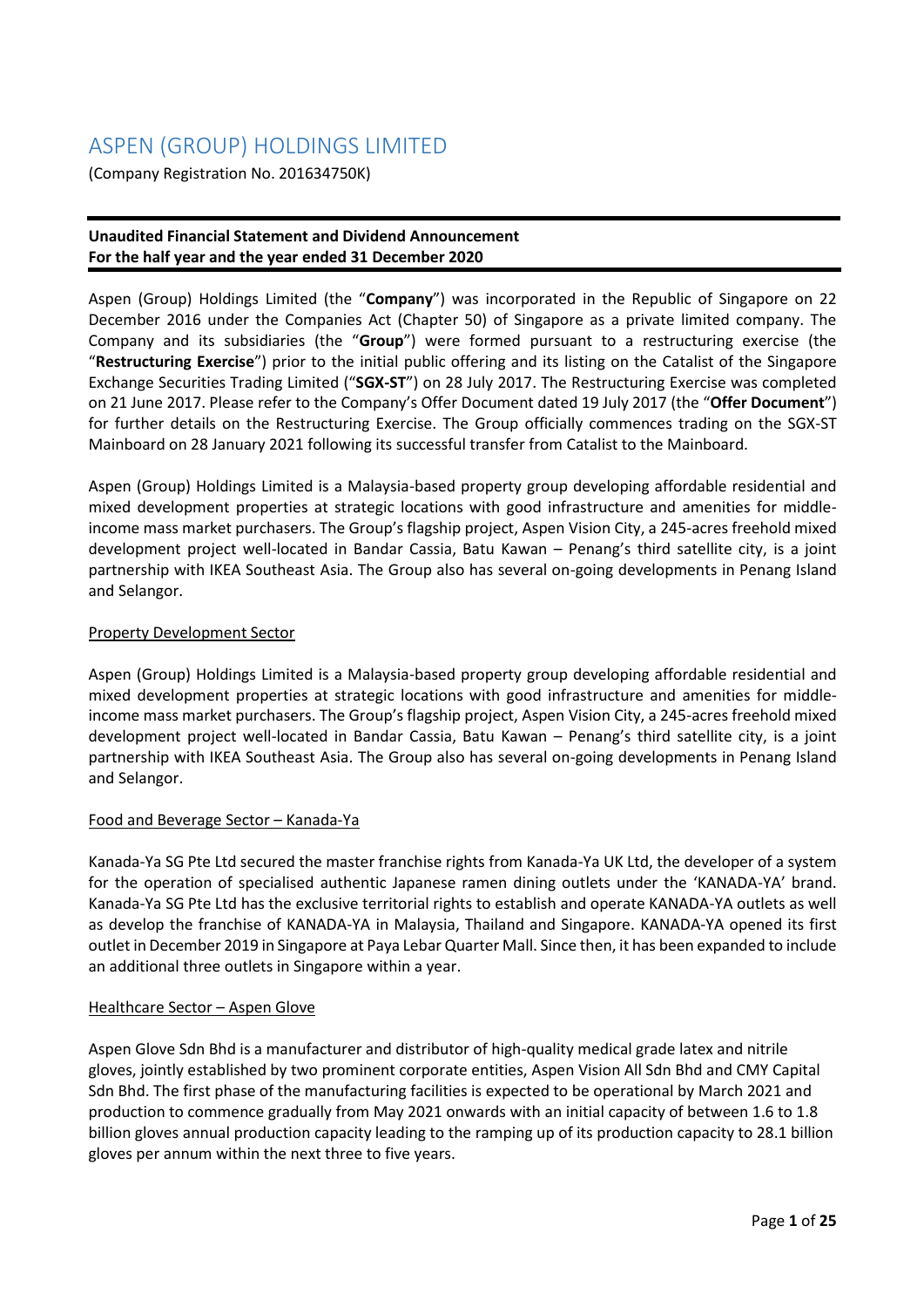#### **PART I – INFORMATION REQUIRED FOR ANNOUNCEMENT OF HALF-YEAR AND FULL YEAR RESULTS**

**1(a)(i) An income statement and statement of comprehensive income, or a statement of comprehensive income (for the group) together with a comparative statement for the corresponding period of the immediately preceding financial year**

|                                                             |             | Group                           |                 |          | Group             |                 |        |  |
|-------------------------------------------------------------|-------------|---------------------------------|-----------------|----------|-------------------|-----------------|--------|--|
|                                                             |             | 2 <sup>nd</sup> Half Year Ended |                 | %        | <b>Year Ended</b> | %               |        |  |
|                                                             | <b>Note</b> | 31.12.20                        | 31.12.19        | Change   | 31.12.20          | 31.12.19        | Change |  |
|                                                             |             | <b>Unaudited</b>                | <b>Restated</b> |          | <b>Unaudited</b>  | <b>Restated</b> |        |  |
|                                                             |             | <b>RM'000</b>                   | <b>RM'000</b>   |          | <b>RM'000</b>     | <b>RM'000</b>   |        |  |
| Revenue                                                     | 8a(i)       | 174,678                         | 114,298         | 53       | 282,840           | 287,936         | (2)    |  |
| Cost of sales                                               | 8a(ii)      | (110, 640)                      | (68, 479)       | 62       | (199, 430)        | (189, 799)      | 5      |  |
| <b>Gross profit</b>                                         |             | 64,038                          | 45,819          | 40       | 83,410            | 98,137          | (15)   |  |
| Other income                                                | 8a(iii)     | 2,657                           | 607             | 338      | 3,992             | 1,798           | 122    |  |
| Administrative expenses                                     | 8a(iv)      | (25, 217)                       | (21, 386)       | 18       | (49, 647)         | (39, 953)       | 24     |  |
| Selling and distribution expenses                           | 8a(v)       | (3, 110)                        | (6, 140)        | (49)     | (6, 164)          | (12, 779)       | (52)   |  |
| Other expenses                                              | 8a(vi)      | (1,822)                         | (3,938)         | (54)     | (3,891)           | (4,023)         | (3)    |  |
| <b>Results from operating activities</b>                    |             | 36,546                          | 14,962          | 144      | 27,700            | 43,180          | (36)   |  |
| Finance income                                              | 8a(vii)     | 111                             | 2,014           | (94)     | 1,180             | 3,052           | (61)   |  |
| Finance costs                                               | 8a(viii)    | 1,910                           | (3, 441)        | (156)    | (3, 102)          | (6, 878)        | (55)   |  |
| Net finance income/(cost)                                   |             | 2,021                           | (1, 427)        | (242)    | (1, 922)          | (3,826)         | (50)   |  |
| Share of result of associates, net of                       |             |                                 |                 |          |                   |                 |        |  |
| tax                                                         | 8a(ix)      | 60,691                          | 1,831           | 3,215    | 60,144            | 1,330           | 4,422  |  |
| Profit before tax                                           |             | 99,258                          | 15,366          | 546      | 85,922            | 40,684          | 111    |  |
| Tax expense                                                 | 8a(x)       | (10, 656)                       | (6, 180)        | 72       | (11, 492)         | (17,006)        | (32)   |  |
| Profit for the year                                         |             | 88,602                          | 9,186           | 865      | 74,430            | 23,678          | 214    |  |
| Other comprehensive income, net of<br>tax                   |             |                                 |                 |          |                   |                 |        |  |
| Items that are or may be reclassified                       |             |                                 |                 |          |                   |                 |        |  |
| subsequently to profit or loss                              |             |                                 |                 |          |                   |                 |        |  |
| Foreign<br>currency<br>translation                          |             |                                 |                 |          |                   |                 |        |  |
| differences for foreign operations                          |             | (19)                            | (11)            | 73       | (19)              | (11)            | 73     |  |
| Total comprehensive income for the                          |             |                                 |                 |          |                   |                 |        |  |
| year                                                        |             | 88,583                          | 9,175           | 865      | 74,411            | 23,667          | 214    |  |
|                                                             |             |                                 |                 |          |                   |                 |        |  |
| Profit for the year attributable to:                        |             |                                 |                 |          |                   |                 |        |  |
| Owners of the Company                                       |             | 85,149                          | 9,471           | 799      | 71,365            | 18,659          | 282    |  |
| Non-controlling interests                                   |             | 3,453                           | (285)           | (1, 312) | 3,065             | 5,019           | (39)   |  |
|                                                             |             | 88,602                          | 9,186           | 865      | 74,430            | 23,678          | 214    |  |
| Total comprehensive income for the<br>year attributable to: |             |                                 |                 |          |                   |                 |        |  |
| Owners of the Company                                       |             | 85,130                          | 9,460           | 800      | 71,346            | 18,648          | 283    |  |
| Non-controlling interests                                   |             | 3,453                           | (285)           | (1, 312) | 3,065             | 5,019           | (39)   |  |
|                                                             |             | 88,583                          | 9,175           | 865      | 74,411            | 23,667          | 214    |  |
|                                                             |             |                                 |                 |          |                   |                 |        |  |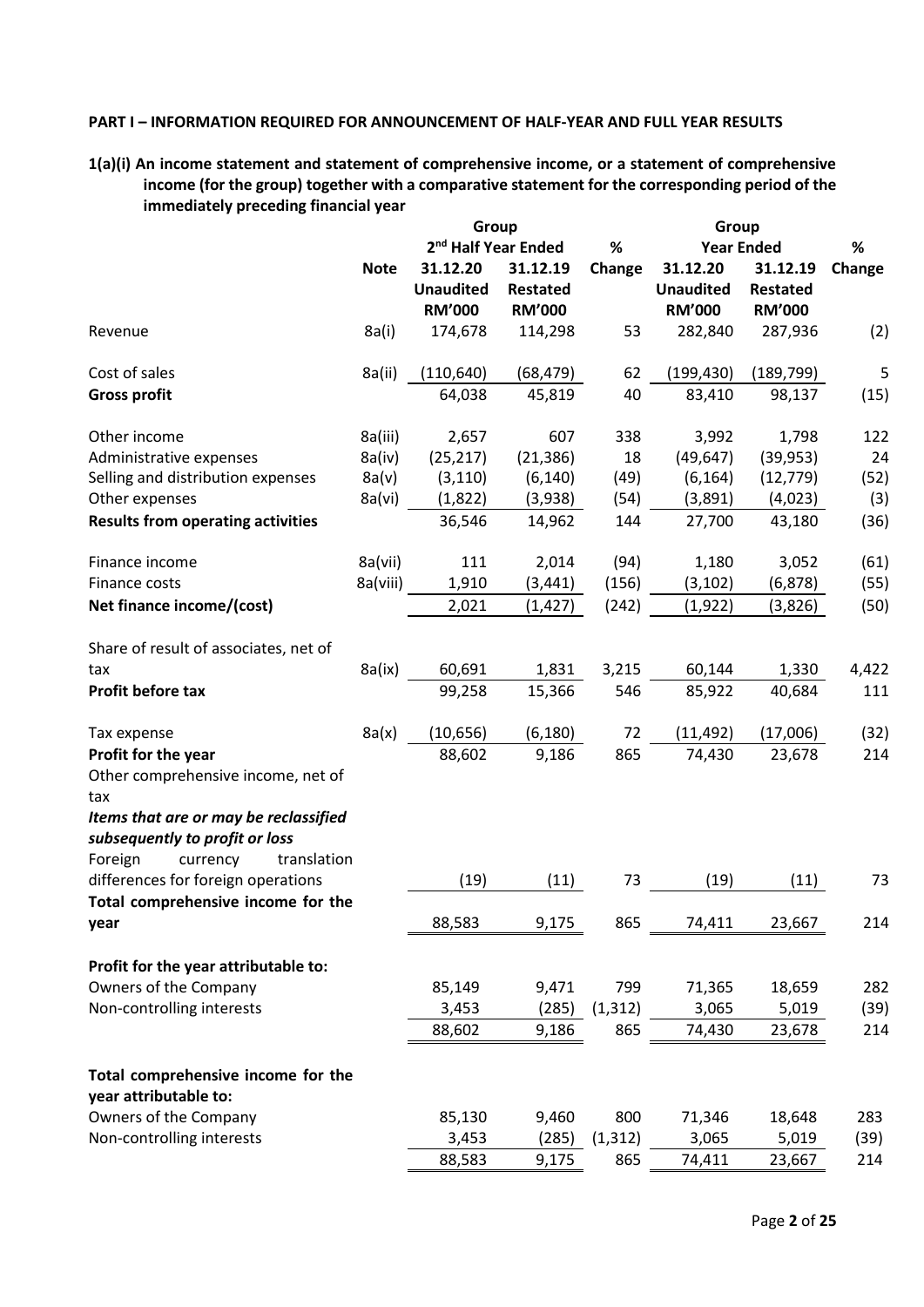## **1(a)(ii) Notes to Consolidated Statement of Comprehensive Income**

|             | Group                             |                                  |        | Group                             |                                  |                |  |
|-------------|-----------------------------------|----------------------------------|--------|-----------------------------------|----------------------------------|----------------|--|
|             | 2 <sup>nd</sup> Half Year Ended   |                                  | %      | <b>Year Ended</b>                 |                                  |                |  |
| <b>Note</b> | 31.12.20                          | 31.12.19                         | Change | 31.12.20                          | 31.12.19                         | Change         |  |
|             | <b>Unaudited</b><br><b>RM'000</b> | <b>Restated</b><br><b>RM'000</b> |        | <b>Unaudited</b><br><b>RM'000</b> | <b>Restated</b><br><b>RM'000</b> |                |  |
|             |                                   |                                  |        |                                   |                                  |                |  |
| 8a(vii)     | 111                               | 2,014                            | (94)   | 1,180                             | 3,052                            | (61)           |  |
|             | 1,776                             | 261                              | 580    | 471                               | 176                              | 168            |  |
|             |                                   |                                  |        |                                   |                                  |                |  |
|             |                                   |                                  |        |                                   |                                  |                |  |
|             |                                   |                                  |        |                                   |                                  | 46             |  |
|             |                                   |                                  |        |                                   |                                  |                |  |
|             |                                   | 7                                |        |                                   | 7                                | 3,014          |  |
| 8a(viii)    | (1, 910)                          | 3,441                            | (156)  | 3,102                             | 6,878                            | (55)           |  |
|             | 9,758                             | 9,403                            | 4      | 17,109                            | 17,420                           | (2)            |  |
|             |                                   |                                  |        |                                   |                                  |                |  |
|             | $\mathbf 1$                       |                                  | 100    | $\mathbf{1}$                      |                                  | 100            |  |
|             |                                   |                                  |        |                                   |                                  |                |  |
|             | 32                                | 7                                | 357    | 32                                | 653                              | (95)           |  |
|             |                                   |                                  |        |                                   |                                  |                |  |
|             |                                   | 2,500                            |        |                                   |                                  | (100)          |  |
|             |                                   |                                  |        |                                   |                                  |                |  |
|             | 3,237                             |                                  | 100    | 3,237                             |                                  | 100            |  |
|             | 8a(iv)<br>8a(iv)                  | 6,487<br>210                     | 4,901  | 32<br>2,900<br>(100)              | 13,262<br>218                    | 9,066<br>2,500 |  |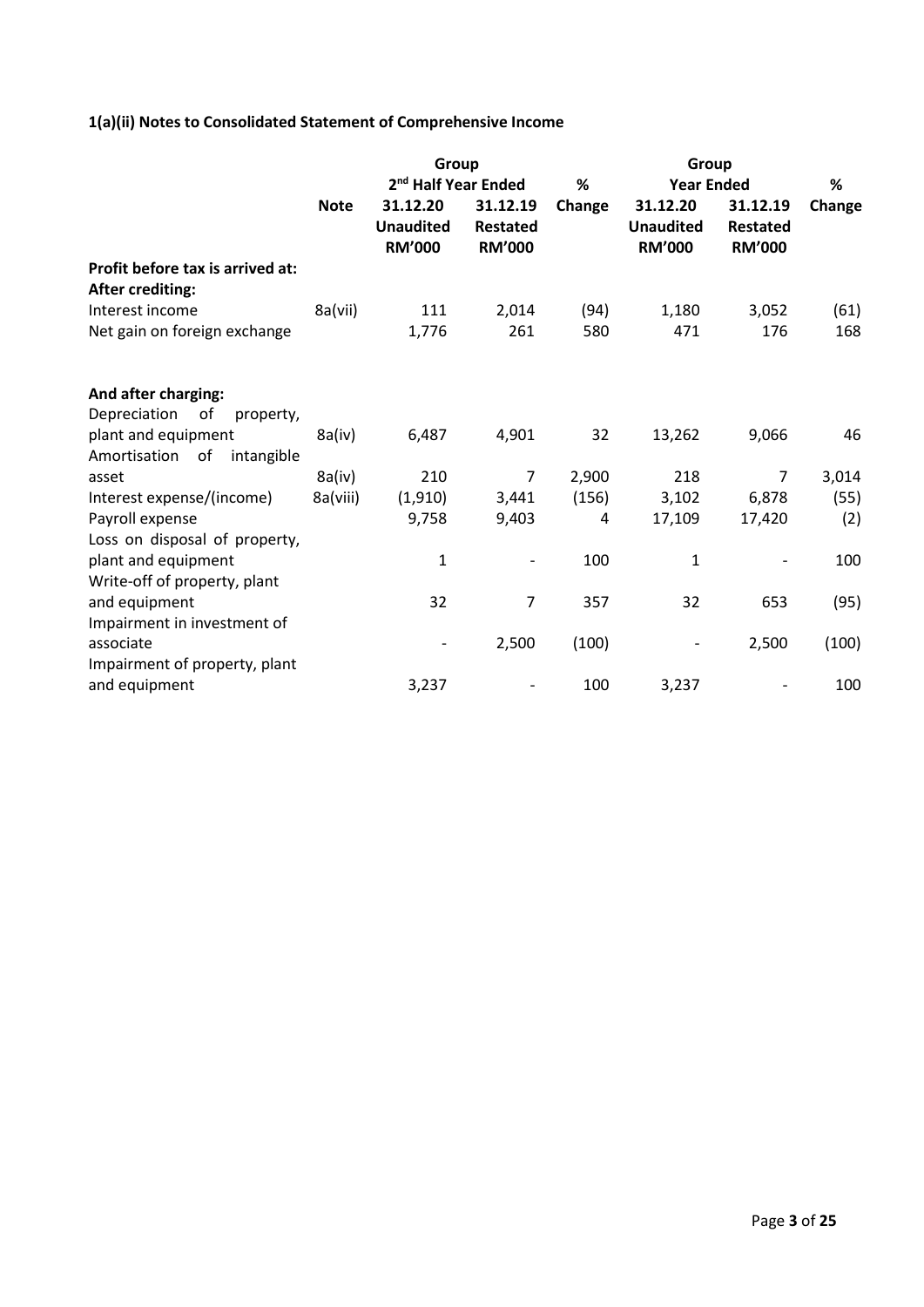**1(b)(i) A statement of financial position (for the issuer and group), together with a comparative statement as at the end of the immediately preceding financial year**

|                                     |             |                                               | Group                                        |                                              | Company                                       |                                             |
|-------------------------------------|-------------|-----------------------------------------------|----------------------------------------------|----------------------------------------------|-----------------------------------------------|---------------------------------------------|
|                                     | <b>Note</b> | 31.12.20<br><b>Unaudited</b><br><b>RM'000</b> | 31.12.19<br><b>Restated</b><br><b>RM'000</b> | 01.01.19<br><b>Restated</b><br><b>RM'000</b> | 31.12.20<br><b>Unaudited</b><br><b>RM'000</b> | 31.12.19<br><b>Audited</b><br><b>RM'000</b> |
| <b>Non-current assets</b>           |             |                                               |                                              |                                              |                                               |                                             |
| Property, plant and equipment       |             | 236,773                                       | 159,375                                      | 86,809                                       |                                               |                                             |
| Land rights                         |             |                                               |                                              | 22,875                                       |                                               |                                             |
| Intangible assets                   |             | 1,807                                         | 1,502                                        |                                              |                                               |                                             |
| Investment in subsidiaries          |             |                                               |                                              |                                              | 221,647                                       | 215,585                                     |
| Investment in associates            |             | 164,848                                       | 102,124                                      | 83,454                                       |                                               |                                             |
| Development properties              |             | 368,656                                       | 352,054                                      |                                              |                                               |                                             |
| Other receivables                   |             | 913                                           |                                              |                                              |                                               |                                             |
| Deferred tax assets                 |             | 10,620                                        | 7,504                                        | 8,546                                        |                                               |                                             |
|                                     | 8b(i)       | 783,617                                       | 622,559                                      | 201,684                                      | 221,647                                       | 215,585                                     |
| <b>Current assets</b>               |             |                                               |                                              |                                              |                                               |                                             |
| Development properties              |             | 514,475                                       | 484,586                                      | 346,009                                      |                                               |                                             |
| Contract costs                      |             | 12,006                                        | 13,852                                       | 2,986                                        |                                               |                                             |
| Contract assets                     |             | 97,148                                        | 36,461                                       | 33,350                                       |                                               |                                             |
| Current tax assets                  |             | 6,125                                         | 9,427                                        | 13,067                                       |                                               |                                             |
| Inventories                         |             | 17,799                                        | 17,603                                       | 17,603                                       |                                               |                                             |
| Trade and other receivables         |             | 49,727                                        | 109,403                                      | 177,381                                      | 87,795                                        | 76,908                                      |
| Cash and cash equivalents           |             | 86,565                                        | 67,663                                       | 163,035                                      | 29,148                                        | 6,018                                       |
|                                     | 8b(ii)      | 783,845                                       | 738,995                                      | 753,431                                      | 116,943                                       | 82,926                                      |
| <b>Total assets</b>                 |             | 1,567,462                                     | 1,361,554                                    | 955,115                                      | 338,590                                       | 298,511                                     |
| <b>Current liabilities</b>          |             |                                               |                                              |                                              |                                               |                                             |
| Loans and borrowings                |             | 143,808                                       | 121,973                                      | 41,679                                       | 28,091                                        | 45,018                                      |
| Lease liabilities                   |             | 16,884                                        | 2,235                                        | 949                                          |                                               |                                             |
| Trade and other payables            |             | 304,511                                       | 315,098                                      | 311,561                                      | 2,792                                         | 14,867                                      |
| <b>Contract liabilities</b>         |             | 2,434                                         | 10,113                                       | 45,782                                       |                                               |                                             |
| <b>Current tax liabilities</b>      |             | 2,752                                         | 455                                          | 245                                          |                                               |                                             |
|                                     | 8b(iii)     | 470,389                                       | 449,874                                      | 400,216                                      | 30,883                                        | 59,885                                      |
| <b>Non-current liabilities</b>      |             |                                               |                                              |                                              |                                               |                                             |
| Loans and borrowings                |             | 301,138                                       | 310,589                                      | 113,311                                      |                                               |                                             |
| Lease liabilities                   |             | 47,712                                        | 12,553                                       | 2,839                                        |                                               |                                             |
| Trade and other payables            |             | 110,938                                       | 108,383                                      |                                              |                                               |                                             |
| Provision for restoration           |             | 673                                           |                                              |                                              |                                               |                                             |
| Deferred tax liabilities            |             | 10,781                                        | 9,733                                        | 10,506                                       |                                               |                                             |
|                                     | 8b(iv)      | 471,242                                       | 441,258                                      | 126,656                                      |                                               |                                             |
| <b>Total liabilities</b>            |             | 941,631                                       | 891,132                                      | 526,872                                      | 30,883                                        | 59,885                                      |
| <b>Equity</b>                       |             |                                               |                                              |                                              |                                               |                                             |
| Share capital                       |             | 316,786                                       | 237,241                                      | 237,241                                      | 316,786                                       | 237,241                                     |
| Treasury shares                     |             | (21)                                          | (21)                                         |                                              | (21)                                          | (21)                                        |
| Reserves                            |             | 247,290                                       | 177,491                                      | 167,310                                      | (9,058)                                       | 1,406                                       |
| Equity attributable to owners of    |             |                                               |                                              |                                              |                                               |                                             |
| the Company                         |             | 564,055                                       | 414,711                                      | 404,551                                      | 307,707                                       | 238,626                                     |
| Non-controlling interests           |             | 61,776                                        | 55,711                                       | 23,692                                       |                                               |                                             |
| <b>Total equity</b>                 |             | 625,831                                       | 470,422                                      | 428,243                                      | 307,707                                       | 238,626                                     |
| <b>Total equity and liabilities</b> |             | 1,567,462                                     | 1,361,554                                    | 955,115                                      | 338,590                                       | 298,511                                     |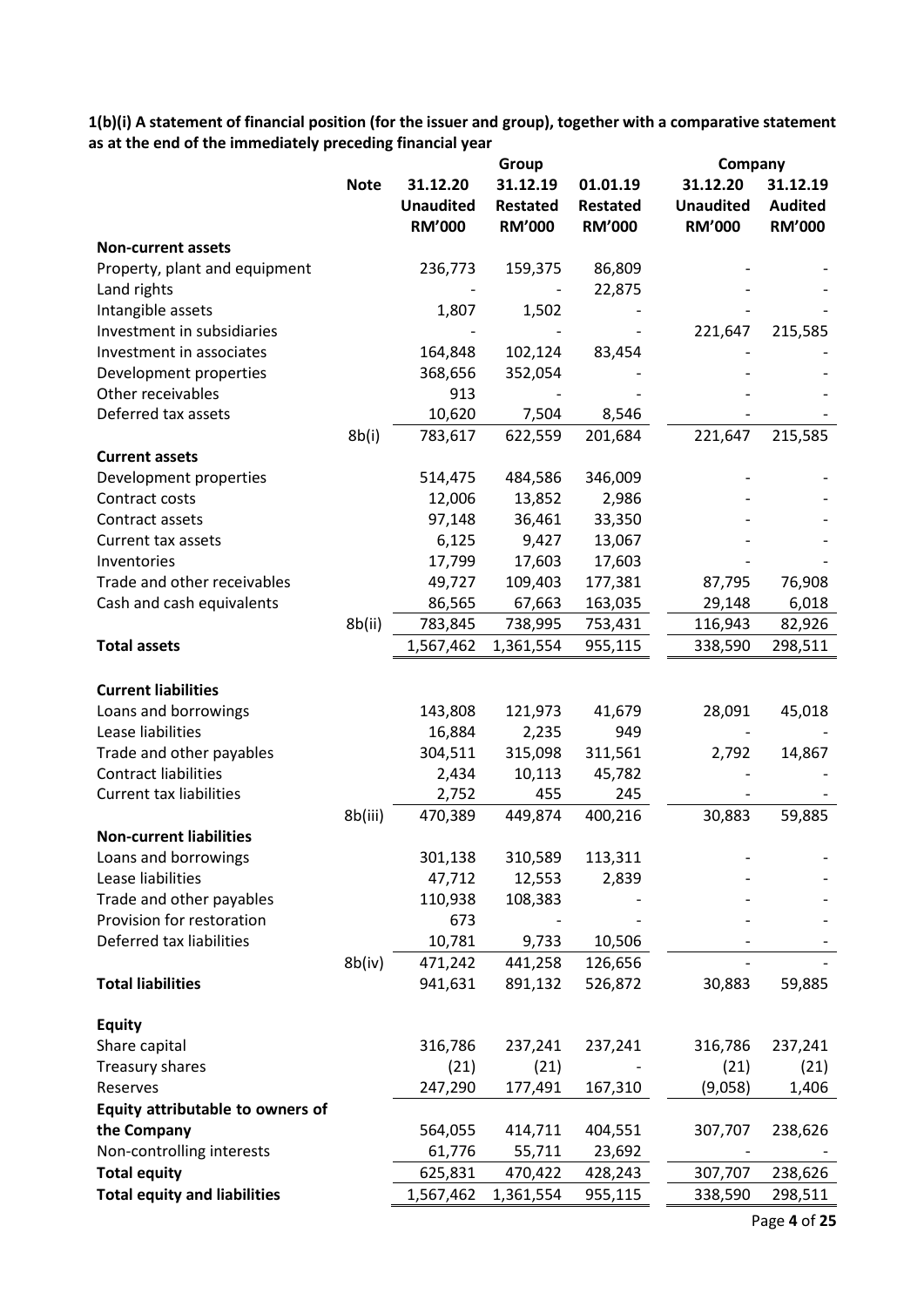## **1(b)(ii) Aggregate amount of group's borrowings and debt securities**

|                | As at 31.12.20   |                | As at 31.12.19   | As at 01.01.19 |                  |  |
|----------------|------------------|----------------|------------------|----------------|------------------|--|
|                | Unaudited        | Restated       |                  |                | Restated         |  |
| <b>Secured</b> | <b>Unsecured</b> | <b>Secured</b> | <b>Unsecured</b> | <b>Secured</b> | <b>Unsecured</b> |  |
| <b>RM'000</b>  | <b>RM'000</b>    | <b>RM'000</b>  | <b>RM'000</b>    | <b>RM'000</b>  | <b>RM'000</b>    |  |
| 143,808        | -                | 121,973        | -                | 41,679         | -                |  |

#### **Amount repayable in one year or less, or on demand**

## **Amount repayable after one year**

|                                 | As at 31.12.20<br>As at 31.12.19 |                                 |                                   | As at 01.01.19                  |                                   |  |
|---------------------------------|----------------------------------|---------------------------------|-----------------------------------|---------------------------------|-----------------------------------|--|
|                                 | <b>Unaudited</b>                 | Restated                        |                                   | Restated                        |                                   |  |
| <b>Secured</b><br><b>RM'000</b> | Unsecured<br><b>RM'000</b>       | <b>Secured</b><br><b>RM'000</b> | <b>Unsecured</b><br><b>RM'000</b> | <b>Secured</b><br><b>RM'000</b> | <b>Unsecured</b><br><b>RM'000</b> |  |
| 249,838                         | 51,300                           | 276,005                         | 34,584                            | 103,911                         | 9,400                             |  |

#### **Details of any collateral**

The loans and borrowings are secured over the freehold land, fixed and floating charges over certain subsidiaries' present and future assets, fixed deposits placed by the subsidiaries, corporate guarantees by subsidiaries, pledge of shares held by the holding company, deed of assignment of benefits of certain contract proceeds, and joint and several guarantee by certain directors of the subsidiaries.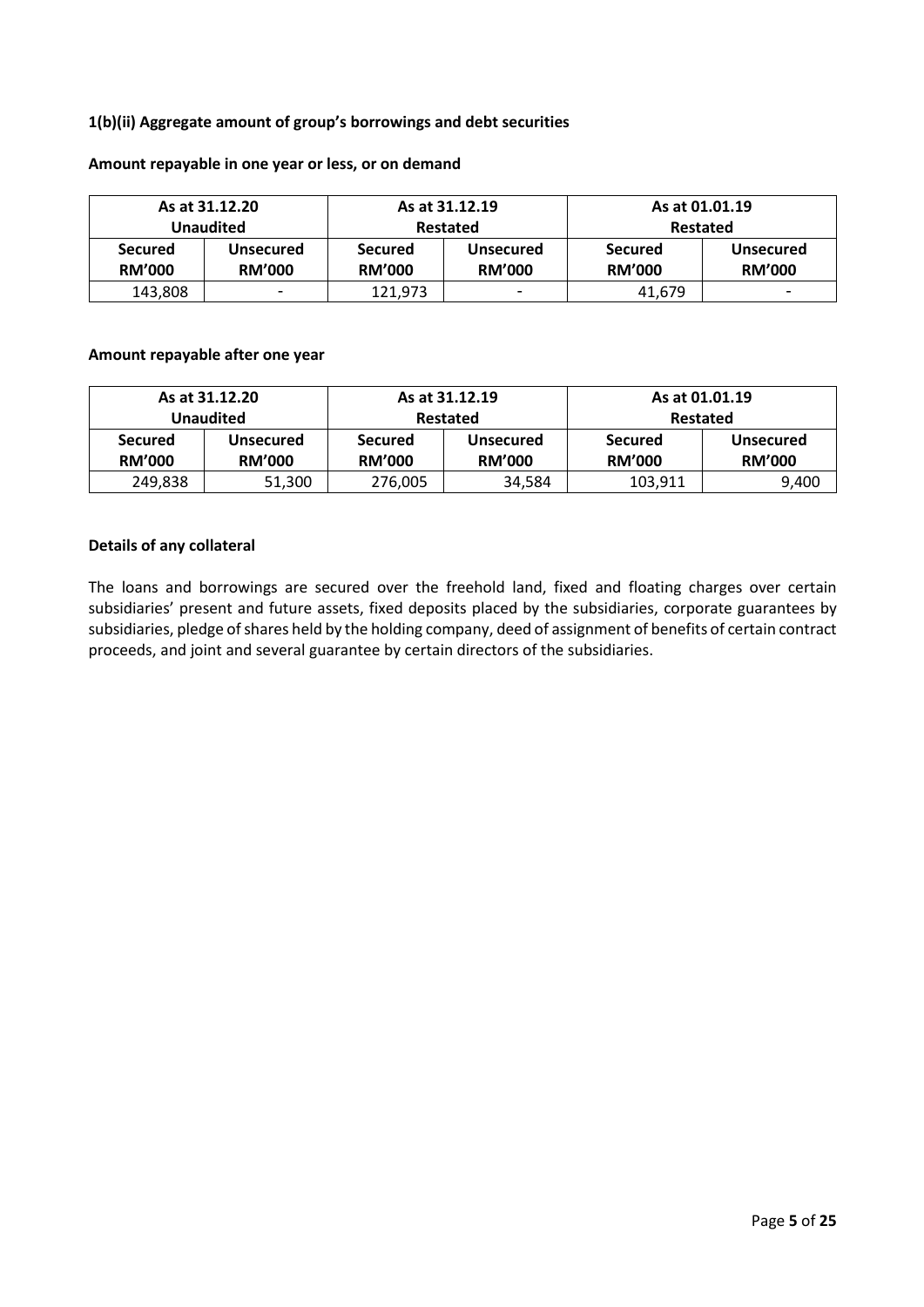**1(c) A statement of cash flows (for the group), together with a comparative statement for the corresponding period of the immediately preceding financial year.**

### **Consolidated Statement of Cash Flows**

|                                                 | Group                                         |                                       | Group                                         |                                       |  |  |
|-------------------------------------------------|-----------------------------------------------|---------------------------------------|-----------------------------------------------|---------------------------------------|--|--|
|                                                 | 2 <sup>nd</sup> Half Year Ended               |                                       | <b>Year Ended</b>                             |                                       |  |  |
|                                                 | 31.12.20<br><b>Unaudited</b><br><b>RM'000</b> | 31.12.19<br>Restated<br><b>RM'000</b> | 31.12.20<br><b>Unaudited</b><br><b>RM'000</b> | 31.12.19<br>Restated<br><b>RM'000</b> |  |  |
| Cash flows from operating activities            |                                               |                                       |                                               |                                       |  |  |
| Profit before tax                               | 99,258                                        | 15,366                                | 85,922                                        | 40,684                                |  |  |
| Adjustments for:                                |                                               |                                       |                                               |                                       |  |  |
| Depreciation of property, plant and equipment   | 6,487                                         | 4,901                                 | 13,262                                        | 9,066                                 |  |  |
| Amortisation of intangible asset                | 210                                           | 7                                     | 218                                           | 7                                     |  |  |
| Loss on equity-settled share-based payment      |                                               |                                       |                                               |                                       |  |  |
| transactions                                    |                                               | 7                                     |                                               | 7                                     |  |  |
| Equity-settled<br>share-based<br>payment        |                                               |                                       |                                               |                                       |  |  |
| transactions                                    |                                               | 32                                    |                                               | 32                                    |  |  |
| Impairment loss on an associate                 |                                               | 2,500                                 |                                               | 2,500                                 |  |  |
| Interest expense                                | 3,188                                         | 16,488                                | 14,400                                        | 23,882                                |  |  |
| Interest income                                 | (111)                                         | (2,014)                               | (1, 180)                                      | (3,052)                               |  |  |
| Property, plant and equipment written off       | 32                                            | 7                                     | 32                                            | 653                                   |  |  |
| Loss on disposal of property, plant and         |                                               |                                       |                                               |                                       |  |  |
| equipment                                       | 1                                             |                                       | 1                                             |                                       |  |  |
| Impairment of property, plant and equipment     | 3,237                                         |                                       | 3,237                                         |                                       |  |  |
| Share of results of equity-accounted investees  | (60, 691)                                     | (1,831)                               | (60, 144)                                     | (1, 330)                              |  |  |
| Unrealised gain on foreign exchange             | (2, 559)                                      | (720)                                 | 3                                             | (720)                                 |  |  |
|                                                 | 49,052                                        | 34,743                                | 55,751                                        | 71,729                                |  |  |
| Changes in:                                     |                                               |                                       |                                               |                                       |  |  |
| - development properties                        | (14,083)                                      | (376, 771)                            | (46, 765)                                     | (414, 570)                            |  |  |
| - contract costs                                | 421                                           | 13,415                                | 1,846                                         | (10, 866)                             |  |  |
| - contract assets                               | (38, 440)                                     | (18, 545)                             | (60, 687)                                     | (3, 111)                              |  |  |
| - trade and other receivables                   | 18,149                                        | 88,625                                | 58,763                                        | 14,792                                |  |  |
| - trade and other payables                      | (3,781)                                       | 124,362                               | 373                                           | 103,142                               |  |  |
| - contract liabilities                          | (21, 252)                                     | 2,828                                 | (7,679)                                       | (35, 669)                             |  |  |
| Cash generated/(used in) from operations        | (9,934)                                       | (131, 343)                            | 1,602                                         | (274, 553)                            |  |  |
| Tax (paid)/refund                               | (8,597)                                       | 6,961                                 | (7, 961)                                      | (12, 887)                             |  |  |
| Net cash used in operating activities           | (18, 531)                                     | (124, 382)                            | (6, 359)                                      | (287, 440)                            |  |  |
| Cash flows from investing activities            |                                               |                                       |                                               |                                       |  |  |
| Acquisition of property, plant and equipment    | (35,681)                                      | (54, 984)                             | (36, 113)                                     | (70, 551)                             |  |  |
| Acquisition of intangible assets                | (526)                                         | (1,509)                               | (526)                                         | (1,509)                               |  |  |
| Interest received                               | 111                                           | 2,014                                 | 1,180                                         | 3,052                                 |  |  |
| Capital injection from non-controlling interest | 3,000                                         |                                       | 3,000                                         | 27,000                                |  |  |
| Acquisition of associates                       | (780)                                         | (14,500)                              | (2,580)                                       | (19, 840)                             |  |  |
| Net cash used in investing activities           | (33, 876)                                     | (68, 979)                             | (35,039)                                      | (61, 848)                             |  |  |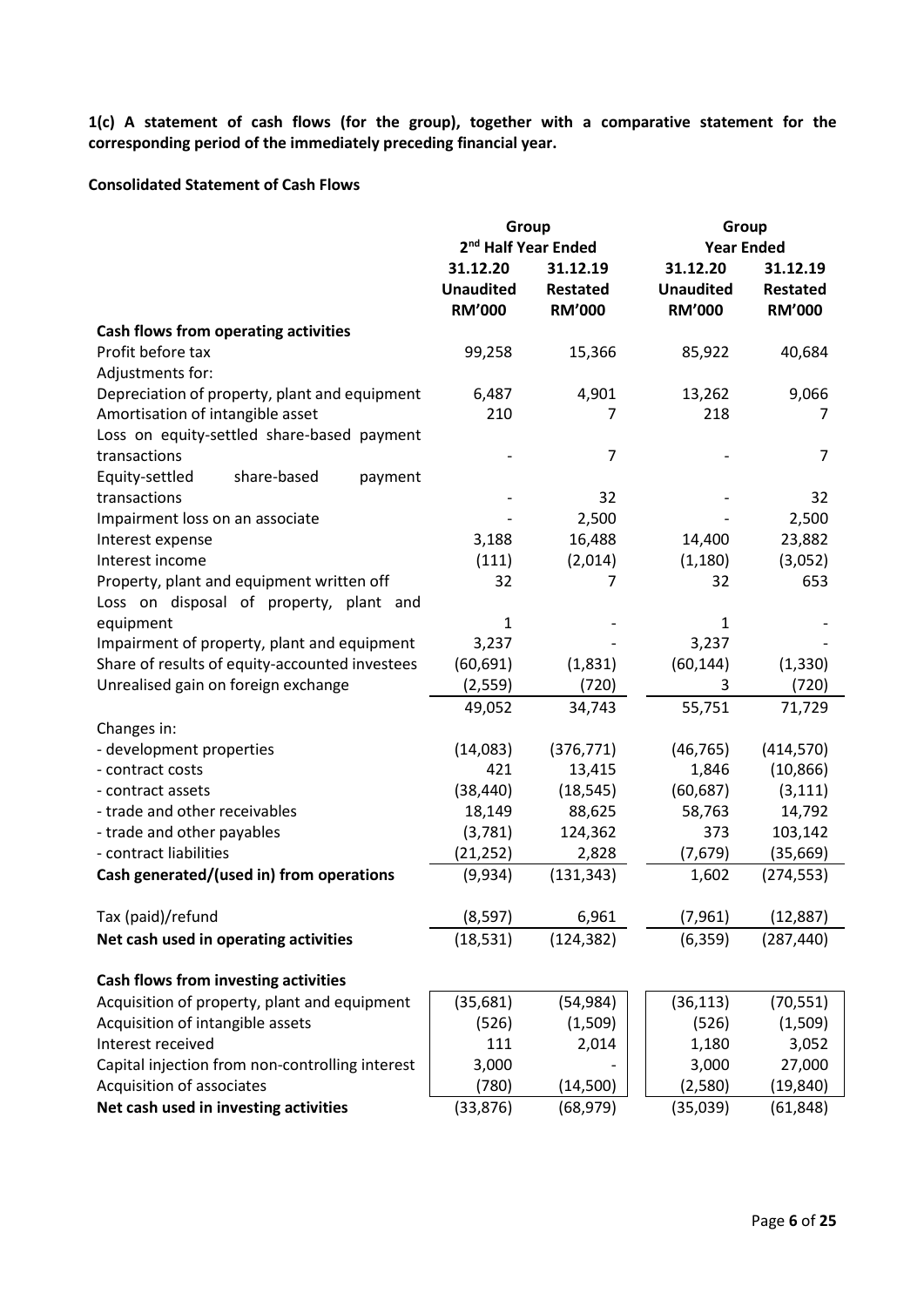|                                               | Group<br>2 <sup>nd</sup> Half Year Ended      |                                              | Group<br><b>Year Ended</b>                    |                                              |
|-----------------------------------------------|-----------------------------------------------|----------------------------------------------|-----------------------------------------------|----------------------------------------------|
|                                               | 31.12.20<br><b>Unaudited</b><br><b>RM'000</b> | 31.12.19<br><b>Restated</b><br><b>RM'000</b> | 31.12.20<br><b>Unaudited</b><br><b>RM'000</b> | 31.12.19<br><b>Restated</b><br><b>RM'000</b> |
| <b>Cash flows from financing activities</b>   |                                               |                                              |                                               |                                              |
| Purchase of treasury shares                   |                                               |                                              |                                               | (60)                                         |
| Changes in fixed deposit pledged              | 4,198                                         | 1,760                                        | 3,470                                         | 1,680                                        |
| Proceeds from drawdown of loans and           |                                               |                                              |                                               |                                              |
| borrowings                                    | 34,137                                        | 166,528                                      | 54,908                                        | 295,454                                      |
| Repayment of loans and borrowings             | (31,012)                                      | (35, 262)                                    | (59, 244)                                     | (42, 346)                                    |
| Payment of lease liabilities                  | (6, 461)                                      | (1,075)                                      | (7, 305)                                      | (1, 535)                                     |
| Issuance of redeemable preference shares to   |                                               |                                              |                                               |                                              |
| non-controlling interest                      | 16,716                                        | 25,184                                       | 16,716                                        | 25,184                                       |
| Proceeds from issuance of new shares          | 72,642                                        |                                              | 72,642                                        |                                              |
| Dividend paid                                 | (2,591)                                       |                                              | (2,591)                                       |                                              |
| Transaction costs of issuance of new shares   |                                               |                                              |                                               |                                              |
| and scrip dividend paid                       | (520)                                         |                                              | (520)                                         |                                              |
| Interest paid                                 | (3, 124)                                      | (16, 839)                                    | (14, 336)                                     | (22, 781)                                    |
| Net cash generated from financing activities  | 83,985                                        | 140,296                                      | 63,740                                        | 255,596                                      |
| Net increase/(decrease) in cash and cash      |                                               |                                              |                                               |                                              |
| equivalents                                   | 31,578                                        | (53,065)                                     | 22,342                                        | (93, 692)                                    |
| Effect of exchange rate changes on cash and   |                                               |                                              |                                               |                                              |
| cash equivalents                              | (133)                                         | (6)                                          | 30                                            |                                              |
| Cash and cash equivalents at the beginning of |                                               |                                              |                                               |                                              |
| financial period                              | 51,467                                        | 113,611                                      | 60,540                                        | 154,232                                      |
| Cash and cash equivalents at end of the       |                                               |                                              |                                               |                                              |
| financial period                              | 82,912                                        | 60,540                                       | 82,912                                        | 60,540                                       |

Cash and cash equivalents included in the consolidated statement of cash flows comprises the followings:

|                                                        | Group            |               |
|--------------------------------------------------------|------------------|---------------|
|                                                        | 31.12.20         | 31.12.19      |
|                                                        | <b>Unaudited</b> | Restated      |
|                                                        | <b>RM'000</b>    | <b>RM'000</b> |
| Cash and cash equivalents                              | 86,565           | 67,663        |
| Less: Fixed deposits pledged to financial institutions | (3,653)          | (7, 123)      |
|                                                        | 82.912           | 60,540        |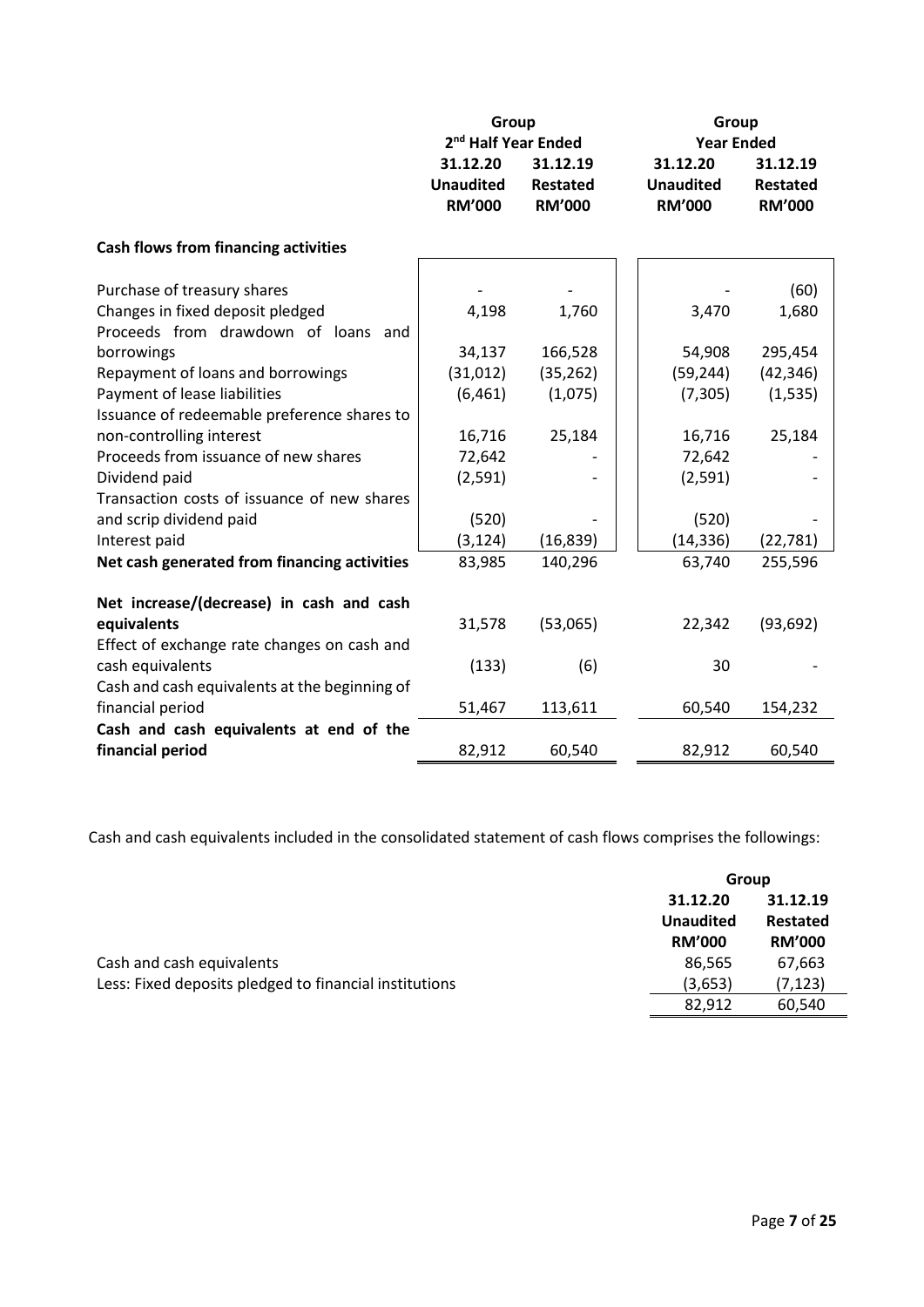**1(d)(i) A statement (for the issuer and group) showing either (i) all changes in equity or (ii) changes in equity other than those arising from capitalisation issues and distributions to shareholders, together with a comparative statement for the corresponding period of the immediately preceding financial year**

**Consolidated Statement of Changes in Equity**

|                                              | <b>Share</b>  | <b>Treasury</b>          | <b>Merger</b>            | <b>Translation</b> | <b>Retained</b> |               | Non-controlling | <b>Total</b>  |
|----------------------------------------------|---------------|--------------------------|--------------------------|--------------------|-----------------|---------------|-----------------|---------------|
|                                              | capital       | shares                   | reserves                 | reserves           | earnings        | <b>Total</b>  | interests       | equity        |
| Group                                        | <b>RM'000</b> | <b>RM'000</b>            | <b>RM'000</b>            | <b>RM'000</b>      | <b>RM'000</b>   | <b>RM'000</b> | <b>RM'000</b>   | <b>RM'000</b> |
| At 1 January 2020                            | 237,241       | (21)                     | 37,442                   | (11)               | 124,663         | 399,314       | 55,711          | 455,025       |
| Cumulative change in accounting policy       |               |                          |                          |                    | 15,397          | 15,397        |                 | 15,397        |
| At 1 January 2020 (Restated)                 | 237,241       | (21)                     | 37,442                   | (11)               | 140,060         | 414,711       | 55,711          | 470,422       |
| Profit for the year representing<br>total    |               |                          |                          |                    |                 |               |                 |               |
| comprehensive income for the year            |               |                          |                          | (19)               | 71,365          | 71,346        | 3,065           | 74,411        |
| Issuance of scrip dividend                   | 7,423         |                          |                          |                    | (1, 547)        | 5,876         |                 | 5,876         |
| Issuance of new shares                       | 72,642        |                          |                          |                    |                 | 72,642        |                 | 72,642        |
| Transaction costs of issuance of new shares  |               |                          |                          |                    |                 |               |                 |               |
| and scrip dividend                           | (520)         |                          |                          |                    |                 | (520)         |                 | (520)         |
| Transaction with non-controlling interest    |               |                          |                          |                    |                 |               | 3,000           | 3,000         |
| At 31 December 2020                          | 316,786       | (21)                     | 37,442                   | (30)               | 209,878         | 564,055       | 61,776          | 625,831       |
|                                              |               |                          |                          |                    |                 |               |                 |               |
|                                              |               |                          |                          |                    |                 |               |                 |               |
|                                              | <b>Share</b>  | <b>Treasury</b>          | <b>Merger</b>            | <b>Translation</b> | <b>Retained</b> |               | Non-controlling | <b>Total</b>  |
|                                              | capital       | shares                   | reserves                 | reserves           | earnings        | <b>Total</b>  | interests       | equity        |
| Group                                        | <b>RM'000</b> | <b>RM'000</b>            | <b>RM'000</b>            | <b>RM'000</b>      | <b>RM'000</b>   | <b>RM'000</b> | <b>RM'000</b>   | <b>RM'000</b> |
| At 1 January 2019                            | 237,241       |                          | 37,442                   |                    | 116,383         | 391,066       | 23,692          | 414,758       |
| Change in accounting policy                  |               |                          |                          |                    | 13,485          | 13,485        |                 | 13,485        |
| At 1 January 2019 (Restated)                 | 237,241       | $\overline{\phantom{a}}$ | 37,442                   |                    | 129,868         | 404,551       | 23,692          | 428,243       |
| Profit for the year representing<br>total    |               |                          |                          |                    |                 |               |                 |               |
| comprehensive income for the year (restated) |               |                          | $\overline{\phantom{a}}$ | (11)               | 18,659          | 18,648        | 5,019           | 23,667        |
| Own shares acquired                          |               | (60)                     |                          |                    |                 | (60)          |                 | (60)          |
| Share-based payment transactions             |               | 39                       |                          |                    |                 | 39            |                 | 39            |
| Dividend declared                            |               |                          |                          |                    | (8, 467)        | (8, 467)      |                 | (8, 467)      |
| Transaction with non-controlling interest    |               |                          |                          |                    |                 |               | 27,000          | 27,000        |

Page **8** of **25**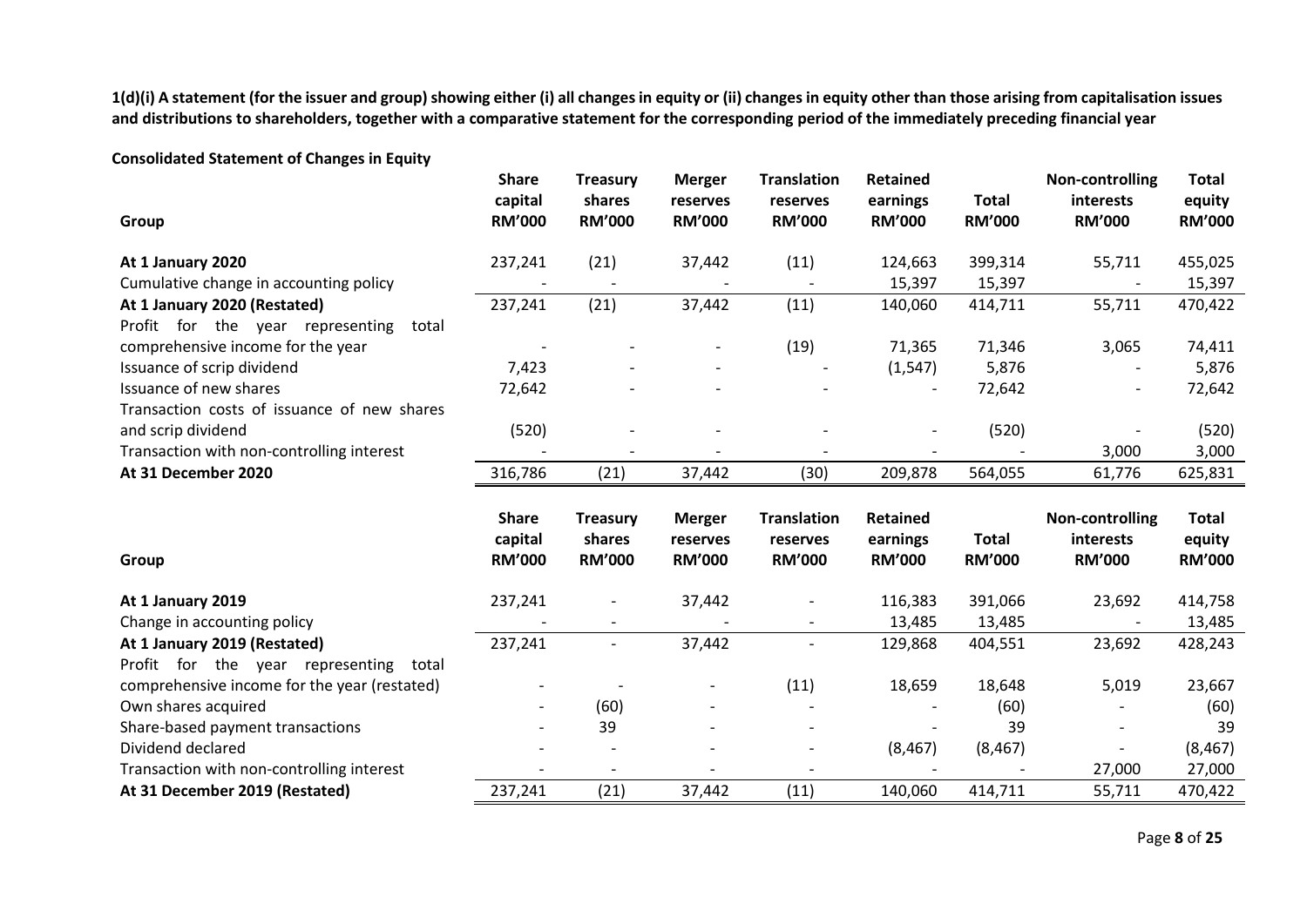## **Statement of Changes in Equity**

| Company                                                        | Share capital<br><b>RM'000</b> | <b>Treasury</b><br>shares<br><b>RM'000</b> | Accumulated<br>profit/(losses)<br><b>RM'000</b> | <b>Total equity</b><br><b>RM'000</b> |
|----------------------------------------------------------------|--------------------------------|--------------------------------------------|-------------------------------------------------|--------------------------------------|
| At 1 January 2020                                              | 237,241                        | (21)                                       | 1,406                                           | 238,626                              |
| Issuance of scrip dividend                                     | 7,423                          | $\overline{\phantom{0}}$                   | (1, 547)                                        | 5,876                                |
| Issuance of new shares                                         | 72,642                         |                                            |                                                 | 72,642                               |
| Transaction costs of issuance of new shares and scrip dividend | (520)                          | $\overline{\phantom{0}}$                   | $\overline{\phantom{0}}$                        | (520)                                |
| Total comprehensive loss for the year                          | $\overline{\phantom{a}}$       |                                            | (8, 917)                                        | (8, 917)                             |
| At 31 December 2020                                            | 316,786                        | (21)                                       | (9,058)                                         | 307,707                              |

| Company                                 | Share capital<br><b>RM'000</b> | <b>Treasury</b><br>shares<br><b>RM'000</b> | Accumulated<br>profit/(losses)<br><b>RM'000</b> | <b>Total equity</b><br><b>RM'000</b> |
|-----------------------------------------|--------------------------------|--------------------------------------------|-------------------------------------------------|--------------------------------------|
| At 1 January 2019                       | 237,241                        | $\overline{\phantom{a}}$                   | (11, 345)                                       | 225,896                              |
| Own shares acquired                     | $\overline{\phantom{0}}$       | (60)                                       |                                                 | (60)                                 |
| Share-based payment transactions        | $\overline{\phantom{0}}$       | 39                                         |                                                 | 39                                   |
| Interim dividend                        | $\overline{\phantom{a}}$       | $\overline{\phantom{a}}$                   | (8, 467)                                        | (8, 467)                             |
| Total comprehensive income for the year | $\overline{\phantom{a}}$       | $\overline{\phantom{a}}$                   | 21,218                                          | 21,218                               |
| At 31 December 2019                     | 237,241                        | (21)                                       | 1,406                                           | 238,626                              |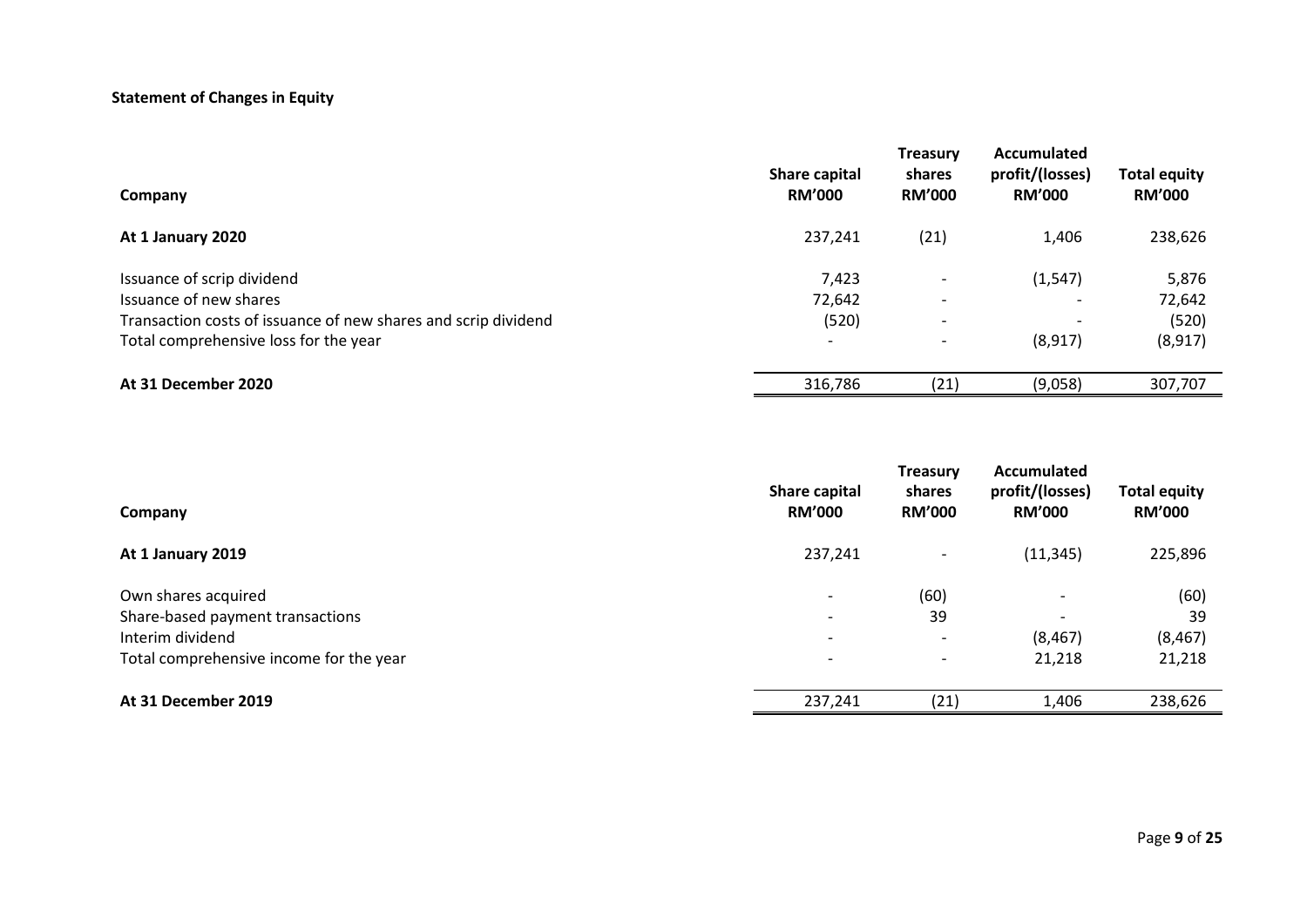**1(d)(ii) Details of any changes in the company's share capital arising from rights issue, bonus issue, subdivision, consolidation, share buy-backs, exercise of share options or warrants, conversion of other issues of equity securities, issue of shares for cash or as consideration for acquisition or for any other purpose since the end of the previous period reported on. State the number of shares that may be issued on conversion of all the outstanding convertibles, if any, against the total number of issued shares excluding treasury shares and subsidiary holdings of the issuer, as at the end of the current financial period reported on and as at the end of the corresponding period of the immediately preceding financial year. State also the number of shares held as treasury shares and the number of subsidiary holdings, if any, and the percentage of the aggregate number of treasury shares and subsidiary holdings held against the total number of shares outstanding in a class that is listed as at the end of the current financial period reported on and as at the end of the corresponding period of the immediately preceding financial year.**

## **Share Capital – Ordinary Shares**

| No. of issued<br>shares | <b>Issued and</b><br>paid-up capital<br><b>RM</b> |
|-------------------------|---------------------------------------------------|
| 983,269,594             | 244,570,025                                       |
| 100,000,000             | 72,642,360                                        |
|                         | (426, 680)                                        |
|                         |                                                   |
| 1,083,269,594           | 316,785,705                                       |
|                         |                                                   |

## **Treasury Shares**

The Company had 47,800 treasury shares as at 31 December 2020 and 31 December 2019. The treasury shares held constitute 0.004% and 0.005% of the total number of ordinary shares outstanding as at 31 December 2020 and 31 December 2019 respectively.

## **Outstanding Convertibles**

As at 31 December 2020, the Company has a convertible loan due of an aggregate amount of USD7,000,000 ("Convertible Loan"), of which 50% of the Convertible Loan may be converted to approximately 13,424,000 new fully paid ordinary shares of the Company based on a fixed conversion price of S\$0.35 per share (assuming an exchange rate of US\$1: S\$1.3424). Further details on this Convertible Loan can be found in the Company's SGXNET announcement dated 20 May 2018. Save for the Convertible Loan, the Company did not have any other outstanding options and convertibles as at 31 December 2020 and 31 December 2019.

There were no subsidiary holdings as at 31 December 2020 and 31 December 2019.

## **Scrip Dividend Scheme**

On 20 January 2020, the Company had issued 19,699,494 new ordinary shares in the capital of the Company and allotted at an issue price of S\$0.1240 per new share to entitled shareholders who had elected to participate in the Aspen Group Scrip Dividend Scheme in respect of the dividend for the third quarter ended 30 September 2019. Further details on this Scrip Dividend Scheme can be found in the Company's SGXNET announcements dated 18 November 2019 and 20 January 2020.

#### **Private Placement**

On 18 November 2020, placement of up to 100,000,000 new ordinary shares in the capital of the Company at the issue price of S\$0.238 for each Placement Share was completed. Further details on this Placement can be found in the Company's SGXNET announcements dated 18 November 2020.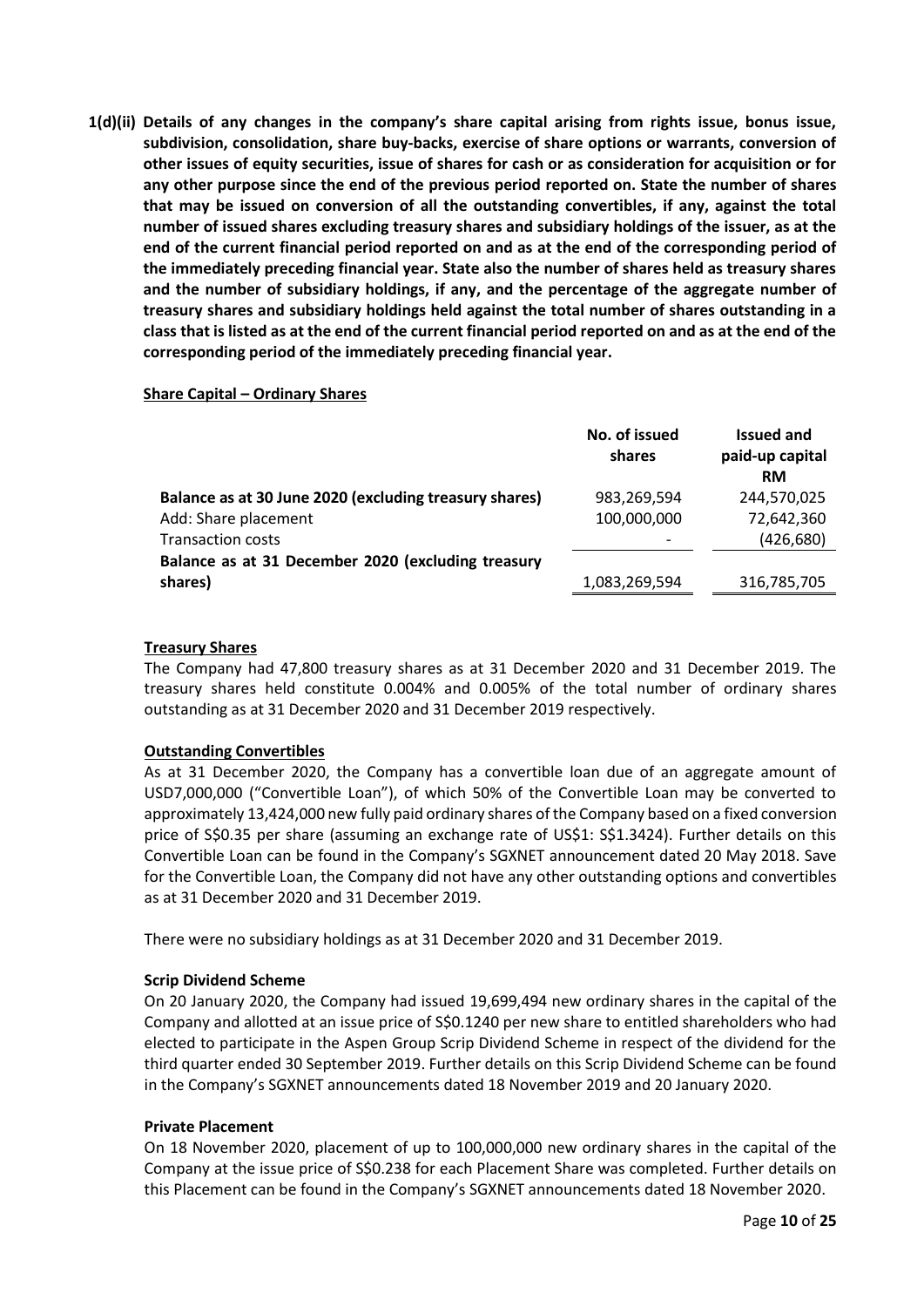## **1(d)(iii) To show the total number of issued shares excluding treasury shares as at the end of the current financial period and as at the end of the immediately preceding year**

|                                                   | 31.12.20      | 31.12.19    |
|---------------------------------------------------|---------------|-------------|
| Total number of issued shares (excluding treasury |               |             |
| shares)                                           | 1,083,269,594 | 963,570,100 |

There were 47,800 treasury shares as at 31 December 2020 and 31 December 2019.

## **1(d)(iv) A statement showing all sales, transfers, cancellation and/or use of treasury shares as at the end of the current financial period reported on.**

Other than as disclosed in paragraph 1(d)(ii), there were no sales, transfers, cancellation and/or use of treasury shares as at the end of the current financial period reported on.

**1(d)(v) A statement showing all sales, transfers, cancellation and/or use of subsidiary holdings as at the end of the current financial period reported on.**

Not applicable. There were no subsidiary holdings during and as at the end of the current financial period reported on.

**2. Whether the figures have been audited or reviewed, and in accordance with which auditing standard or practice**

The figures have not been audited or reviewed by the auditors of the Company.

**3. Where the figures have been audited or reviewed, the auditors' report (including any modifications or emphasis of a matter)**

Not applicable.

- **3A. Where the latest financial statements are subject to an adverse opinion, qualified opinion or disclaimer of opinion (this is not required for any audit issue that is a material uncertainty relating to going concern)**
	- (a) Updates on the efforts taken to resolve each outstanding audit issue.

Not applicable.

(b) Confirmation from the Board that the impact of all outstanding audit issues on the financial statements have been adequately disclosed.

Not applicable.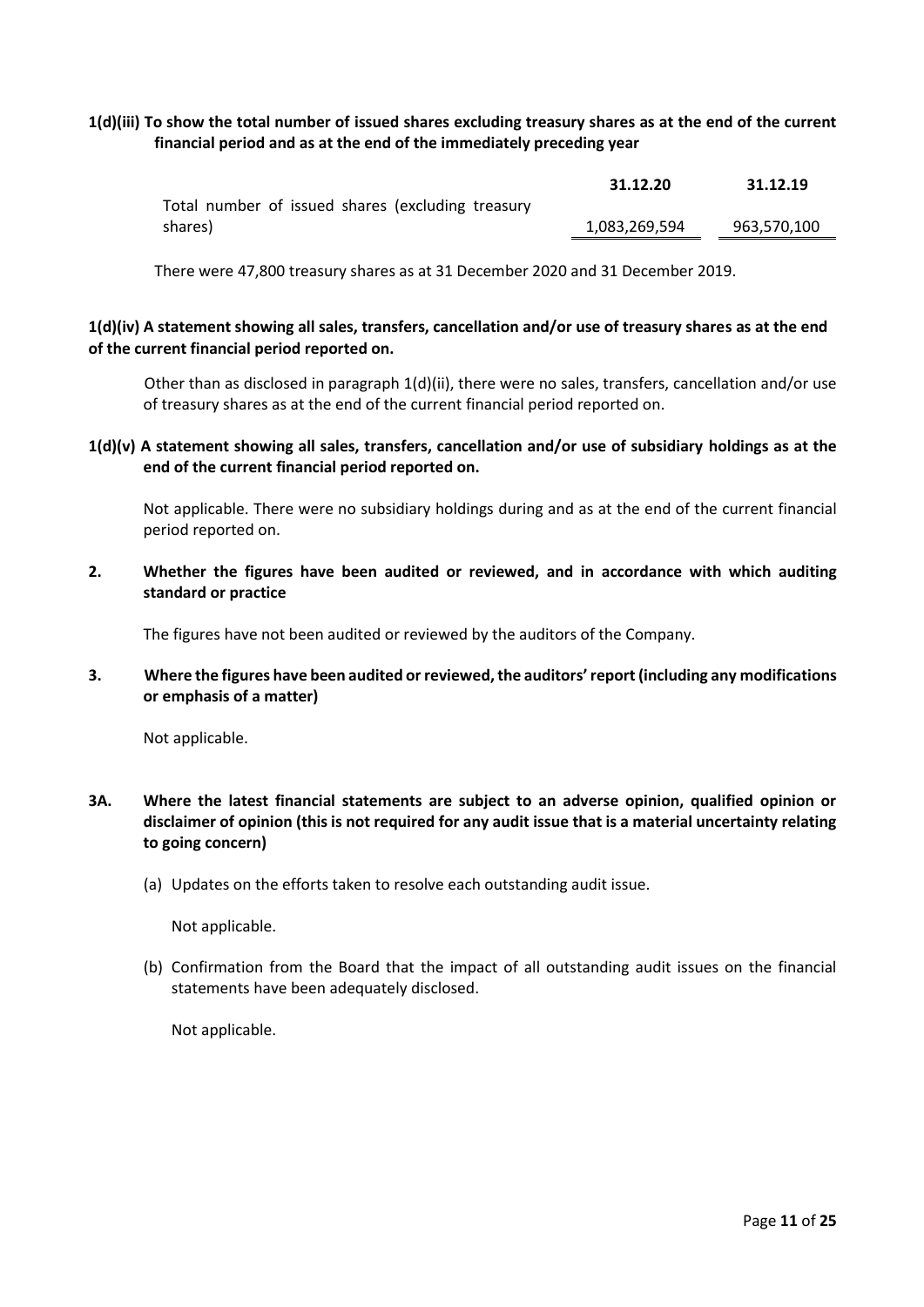## **4. Whether the same accounting policies and methods of computation as in the issuer's most recently audited annual financial statements have been applied**

Except as disclosed in paragraph 5 below, the accounting policies and methods of computation adopted in the financial statements for the current reporting period are consistent with those disclosed in the audited financial statements for the financial year ended 31 December 2019.

## **5. If there are any changes in the accounting policies and methods of computation, including any required by an accounting standard, what has changed, as well as the reasons for, and the effect of, the change**

During the current financial year, the Group has adopted the following amendments to SFRS(I)s which took effect from financial year beginning 1 January 2020:

- Amendments to References to Conceptual Framework in SFRS(I) Standards
- Amendments to SFRS(I) 1-1 and SFRS(I) 1-8 Definition of Material
- Amendments to SFRS(I) 3 Definition of a Business
- Amendments to SFRS(I) 9, SFRS(I) 1-39 and SFRS(I) 7 Interest Rate Benchmark Reform
- Amendments to SFRS(I) 116 Covid-19 Related Rent Concessions

The adoption of the above amendments to SFRS(I)s is assessed to have no significant impact on the financial statements of the Group.

#### Change of useful life

The expected future benefits and obligations relating to assets are based on information that best reflects the conditions and circumstances. When new information becomes available which indicates a change in circumstances, useful life changed.

The change of depreciation methods is applied prospectively without adjustment to previously reported figures. The effect of the change of depreciation methods for the financial year ended 31 December 2020 was a decrease in depreciation charges by approximately RM0.48 mil.

## Cost model to fair value model

During the financial year, the Group changed its accounting policy with respect to the measurement of investment property from the cost model to the fair value model, with changes in fair value recognised in profit or loss. This change in accounting policy was applied retrospectively.

Land under the Group's associate, Global Vision Logistics Sdn. Bhd. ("GVL") are classified as investment properties and being fair valued as part of the Group's change in accounting policy with respect to the measurement of investment property from the cost model to the fair value model. Consequently, the opening balances and comparatives of GVL's financial statements for the financial year ended 30 September 2020 have been restated to reflect the retrospective adjustments on the change in accounting policy.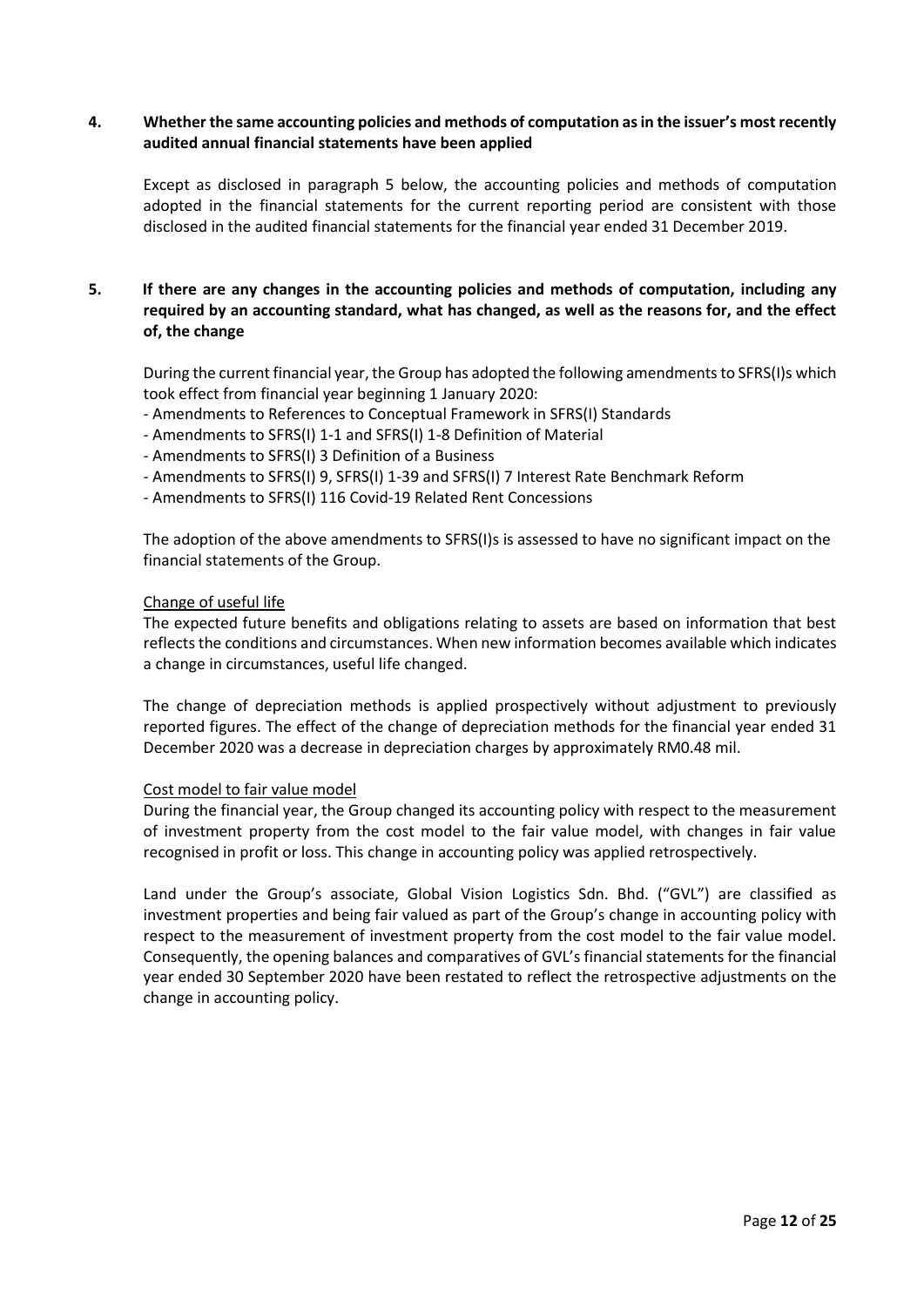The following tables summarise the material impacts on the Group's consolidated statement of financial position, profit or loss and comprehensive income.

|                                                                       | Impact of change in accounting policy |                                     |                                          |
|-----------------------------------------------------------------------|---------------------------------------|-------------------------------------|------------------------------------------|
|                                                                       | As previously                         |                                     |                                          |
|                                                                       | reported<br><b>RM'000</b>             | <b>Adjustments</b><br><b>RM'000</b> | As restated<br><b>RM'000</b>             |
| <b>Consolidated statement of financial position</b><br>1 January 2019 |                                       |                                     |                                          |
| Investment in associates                                              | 69,969                                | 13,485                              | 83,454                                   |
| <b>Others</b>                                                         | 871,661                               |                                     | 871,661                                  |
| <b>Total assets</b>                                                   | 941,630                               | 13,485                              | 955,115                                  |
|                                                                       |                                       |                                     |                                          |
| Retained earnings                                                     | 116,383                               | 13,485                              | 129,868                                  |
| Others                                                                | 298,375                               |                                     | 298,375                                  |
| <b>Total equity</b>                                                   | 414,758                               | 13,485                              | 428,243                                  |
| 31 December 2019                                                      |                                       |                                     |                                          |
| Investment in associates                                              | 86,727                                | 15,397                              | 102,124                                  |
| <b>Others</b>                                                         | 1,259,430                             |                                     | 1,259,430                                |
| <b>Total assets</b>                                                   | 1,346,157                             | 15,397                              | 1,361,554                                |
|                                                                       |                                       |                                     |                                          |
| Retained earnings                                                     | 124,663                               | 15,397                              | 140,060                                  |
| Others                                                                | 330,362                               |                                     | 330,362                                  |
| <b>Total equity</b>                                                   | 455,025                               | 15,397                              | 470,422                                  |
|                                                                       |                                       |                                     | Impact of change in<br>accounting policy |
| <b>31 December 2020</b>                                               |                                       |                                     | <b>RM'000</b>                            |

| Increase in investment in associates | 61,135 |
|--------------------------------------|--------|
| Increase in total assets             | 61,135 |
|                                      |        |
| Increase in retained earnings        | 61.135 |
| Increase in total equity             | 61,135 |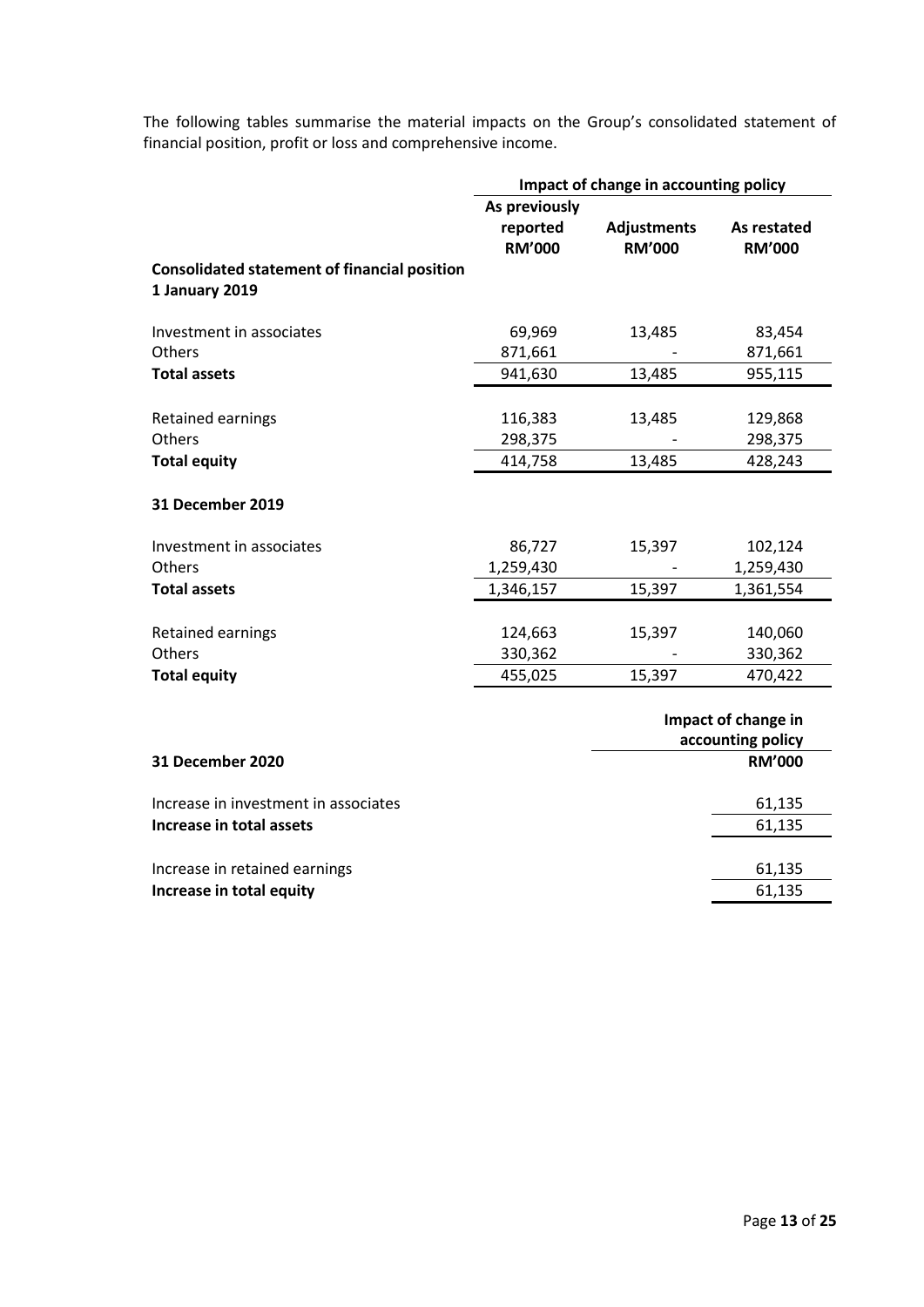|                                                                                           | Impact of change in accounting policy      |                                     |                                          |
|-------------------------------------------------------------------------------------------|--------------------------------------------|-------------------------------------|------------------------------------------|
| Consolidated statement of profit or loss and                                              | As previously<br>reported<br><b>RM'000</b> | <b>Adjustments</b><br><b>RM'000</b> | As restated<br><b>RM'000</b>             |
| other comprehensive income<br>Year ended 31 December 2019                                 |                                            |                                     |                                          |
| Share of result of associates, net of tax                                                 | (582)                                      | 1,912                               | 1,330                                    |
| Others                                                                                    | 22,337                                     |                                     | 22,337                                   |
| Comprehensive income for the year                                                         | 21,755                                     | 1,912                               | 23,667                                   |
| Comprehensive income attributable to:                                                     |                                            |                                     |                                          |
| Owners of the Company                                                                     | 16,736                                     | 1,912                               | 18,648                                   |
| Non-controlling interests                                                                 | 5,019                                      |                                     | 5,019                                    |
|                                                                                           | 21,755                                     | 1,912                               | 23,667                                   |
|                                                                                           |                                            |                                     | Impact of change in<br>accounting policy |
| Year ended 31 December 2020                                                               |                                            |                                     | <b>RM'000</b>                            |
| Increase in share of result of associates, net<br>of tax                                  |                                            |                                     | 61,135                                   |
| Increase in comprehensive income for the<br>year                                          |                                            |                                     | 61,135                                   |
| Increase in profit attributable to:<br>Owners of the Company<br>Non-controlling interests |                                            |                                     | 61,135                                   |
|                                                                                           |                                            |                                     | 61,135                                   |

**6. Earnings per ordinary share of the group for the current period reported on and the corresponding period of the immediately preceding financial year, after deducting any provision for preference dividends**

|                                              | Group            |                                 | Group             |          |
|----------------------------------------------|------------------|---------------------------------|-------------------|----------|
|                                              |                  | 2 <sup>nd</sup> Half Year Ended | <b>Year Ended</b> |          |
|                                              | 31.12.20         | 31.12.19                        | 31.12.20          | 31.12.19 |
|                                              | <b>Unaudited</b> | Restated                        | <b>Unaudited</b>  | Restated |
| Profit attributable to equity holders of the |                  |                                 |                   |          |
| Company (RM'000)                             | 85,149           | 9.471                           | 71.365            | 18,659   |
|                                              |                  |                                 |                   |          |
| Number of ordinary shares $(1000)^{(1)(2)}$  | 996.401          | 963,574                         | 996.401           | 963,574  |
|                                              |                  |                                 |                   |          |
| Basic and diluted earnings per share (RM     |                  |                                 |                   |          |
| cents $)^{(3)(4)}$                           | 8.55             | 0.98                            | 7.16              | 1.94     |

Notes:

1) Earnings per share have been computed based on weight average share capital of 996,400,769 shares and weighted average share capital of 963,574,024 shares for the 6 months ended 31 December 2020 and 31 December 2019 respectively.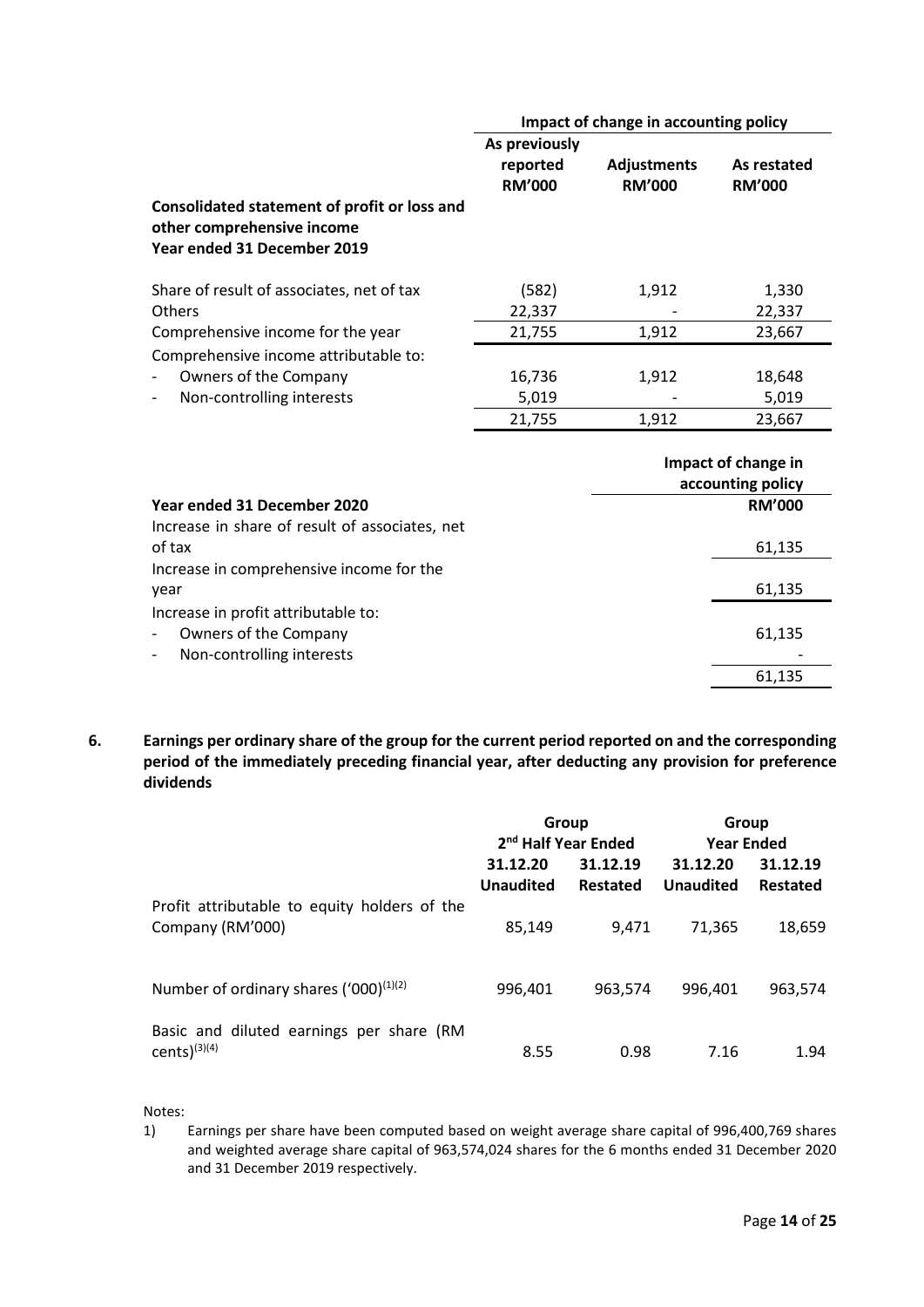- 2) Earnings per share have been computed based on the weighted average share capital of 996,400,769 shares and 963,574,024 shares for full year ended 31 December 2020 and 31 December 2019 respectively.
- 3) The diluted earnings per share for the 6 months and full year ended 31 December 2020 are the same as the basic earnings per share assuming that no potential ordinary shares are to be issued under the Convertible Loan as the conversion price is higher than the prevailing market price as at 31 December 2020.
- 4) The basic and diluted earnings per share for the 6 months and full year ended 31 December 2019 are the same assuming that no potential ordinary shares are to be issued under the Convertible Loan as the conversion price is higher than the prevailing market price as at 31 December 2019.

## **7. Net asset value (for the issuer and group) per ordinary share based on the total number of issued shares excluding treasury shares of the issuer at the end of the**

## **(a) Current period reported on; and**

## **(b) Immediately preceding financial year**

|                                                  | Group                        |                      | Company                      |                            |
|--------------------------------------------------|------------------------------|----------------------|------------------------------|----------------------------|
|                                                  | 31.12.20<br><b>Unaudited</b> | 31.12.19<br>Restated | 31.12.20<br><b>Unaudited</b> | 31.12.19<br><b>Audited</b> |
| Net asset value (RM'000)                         | 564,055                      | 414.711              | 307.707                      | 238,626                    |
| Number of ordinary shares in issue ('000)        | 1,083,270                    | 963.570              | 1.083.270                    | 963,570                    |
| Net asset value per ordinary share (RM<br>cents) | 52.07                        | 43.04                | 28.41                        | 24.76                      |

- **8. A review of the performance of the group, to the extent necessary for a reasonable understanding of the group's business. The review must discuss:-**
	- **(a) any significant factors that affected the turnover, costs, and earnings of the group for the current financial period reported on, including (where applicable) seasonal or cyclical factors; and**

**Review for the performance of the Group for the year ended 31 December 2020 ("FY2020") as compared to the previous year ended 31 December 2019 ("FY2019").**

## **Consolidated Statement of Comprehensive Income FY2020 compared to FY2019**

(i) Revenue

The Group recorded revenue of RM282.8 million for FY2020, a decrease of 2% as compared to FY2019 mainly due to slow take up date and the deferment of construction progress for all ongoing projects due to the movement control order ("MCO") imposed by Malaysia government to contain the spread of Covid-19.

(ii) Cost of sales

The Group's cost of sales has increased by 5% from RM189.8 million to RM199.4 million mainly due to sale mix.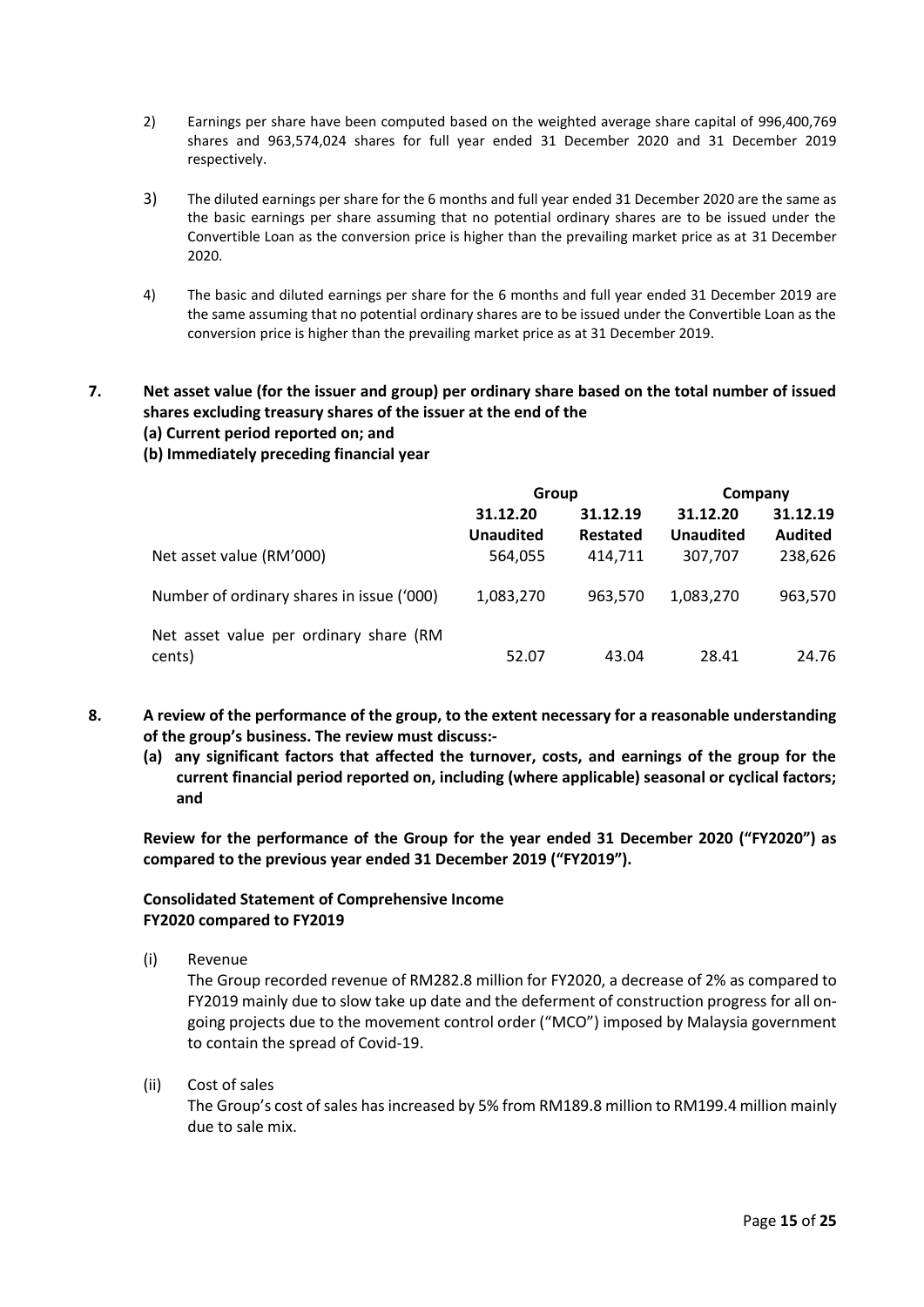### (iii) Other income

Other income increased by 122% to RM4.0 million in FY2020 as compared to RM1.8 million in FY2019 mainly due to increase in gain on a favourable foreign exchange translation and interest income recognise under SFRS(I) 15.

#### (iv) Administrative expenses

Administrative expenses recorded an increase of 24% in FY2020 as compared to FY2019 mainly due to higher depreciation charges on additional fixed assets purchased and professional fee incurred for corporate advisory.

#### (v) Selling and distribution expenses

Selling and distribution expenses decreased by 52% to RM6.2 million in FY2020 mainly due to reduce in sales and marketing activity due to the movement control order ("MCO") imposed by Malaysia government to contain the spread of Covid-19.

#### (vi) Other expenses

Other expenses decreased by RM0.1 million to RM3.9 million in FY2020 mainly due to reduce in fixed assets written off as well as unfavourable foreign exchange. Included in other expenses is impairment loss on property plant and equipment amounting to RM3.2 million.

## (vii) Finance income

Finance income decreased by 61% to RM1.2 million in FY2020 as compared to RM3.0 million in FY2019 mainly due to reduce in interest earned on repo and HDA account as a result of reduction in interest rate in FY2020.

#### (viii) Finance costs

The Group recorded a finance cost of RM3.1 million which was 55% lower than FY2019 mainly due to capitalisation of interest on debt instruments and general borrowing costs to development properties and qualifying assets.

## (ix) Share of profit of associates

A share of profit of associates RM60.1 million was recorded in FY2020 as compared to share of profit of associates RM1.3 million in FY2019 mainly due to revaluation surplus on investment properties.

(x) Tax expense In FY2020, a lower tax expense is accounted as the Group which is in line in reduction in operating profit.

## **(b) any material factors that affected the cash flow, working capital, assets or liabilities of the group during the current financial period reported on**

## **Consolidated Statement of Financial Position**

- (i) Non-current assets The Group's non-current assets increased by RM161.1 million from RM622.5 million as at 31 December 2019 to RM783.6 million as at 31 December 2020, mainly due to the following:-
	- An increase of RM77.4 million in property, plant and equipment due to acquire of leasehold land and property RM57.8 million, capital expenditure in progress RM32.0 million, building improvement RM3.0 million and purchase of office and computer equipment RM1.1 million offset by depreciation and amortisation charge of RM13.3 million and impairment of RM3.2 million; and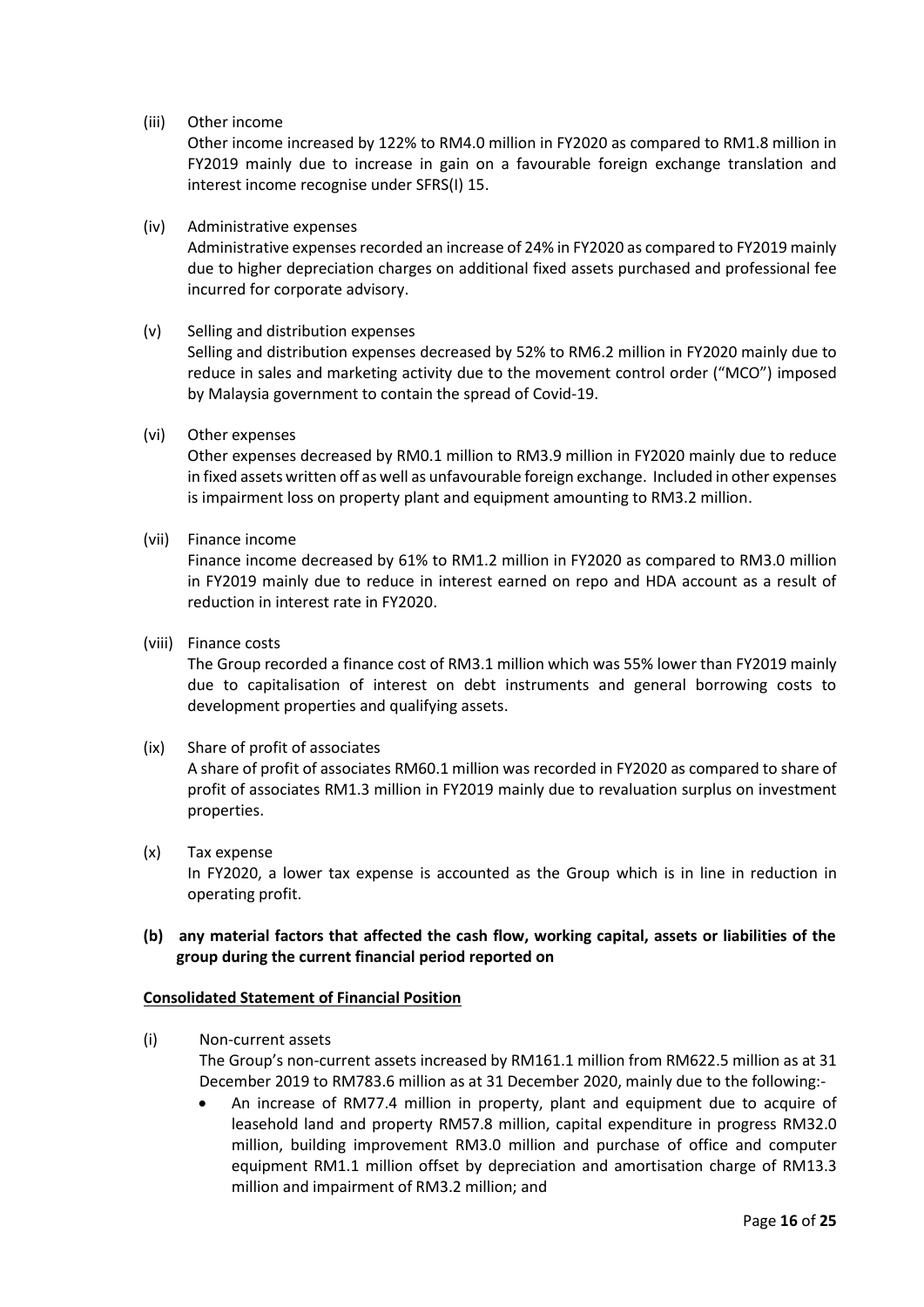- An increase of RM62.7 million in investment in associates due to an additional capital injection of RM2.6 million and sharing of profit RM60.1 million from Global Vision Logistics Sdn. Bhd. due to surplus on land revaluation; and
- An increase of RM16.6 million in development properties arising from interest capitalised for lands held for future development.
- (ii) Current assets

The Group's current assets increased by RM44.8 million from RM739.0 million as at 31 December 2019 to RM783.8 million as at 31 December 2020, primarily due to the following:

- increase in development properties of RM29.9 million from development costs incurred for the on-going projects; offset against the decrease in contract costs of RM1.8 million;
- increase in contract assets amounting to RM60.7 million mainly from the increase in cost incurred and profits recognised for Vertu Resort project which exceed progress billing; offset by
- decrease in trade and other receivables of RM59.6 million mainly due to decrease in progress billing to purchaser as construction delayed and receivables collected;
- increase in cash and cash equivalents of RM18.9 million due to proceeds from issuance of new shares from private placement; and
- decrease in current tax assets amounting to RM3.3 million due to refund of tax overpaid by tax authority.

## (iii) Current liabilities

The Group's current liabilities increased by RM20.5 million from RM449.9 million as at 31 December 2019 to RM470.4 million as at 31 December 2020, primarily due to the following:

- decrease in trade and other payables of RM10.6 million due to reduce in construction pace and repayment to contractors and creditors; and
- decrease in contract liabilities for Beacon Suites and Vivo Executive Apartment projects amounting to RM7.6 million. Contract liabilities represent the progress billings in excess of the cost incurred and profits recognised; offset by
- increase in lease liabilities of RM14.6 million mainly due to addition in leasing of leasehold land; and
- increase in loans and borrowings of RM21.8 million being the re-classification of loans and borrowings as they are maturing within one year; and
- increase in current tax liabilities of RM2.3 million to provision for current year tax liability.

## (iv) Non-current liabilities

The Group's non-current liabilities increased by RM29.9 million from RM441.3 million as at 31 December 2019 to RM471.2 million as at 31 December 2020, primarily due to the following:-

- increase in lease liabilities of RM35.1 million due to additional leasing of leasehold land; and
- increase in trade and other payables RM2.5 million due to increase in long term interest payable; offset by
- decrease in loans and borrowings of RM9.5 million mainly due to re-classification of loans and borrowings due within one year to current liabilities and the repayment of loan.

The Group has a positive working capital of RM313.4 million as at 31 December 2020.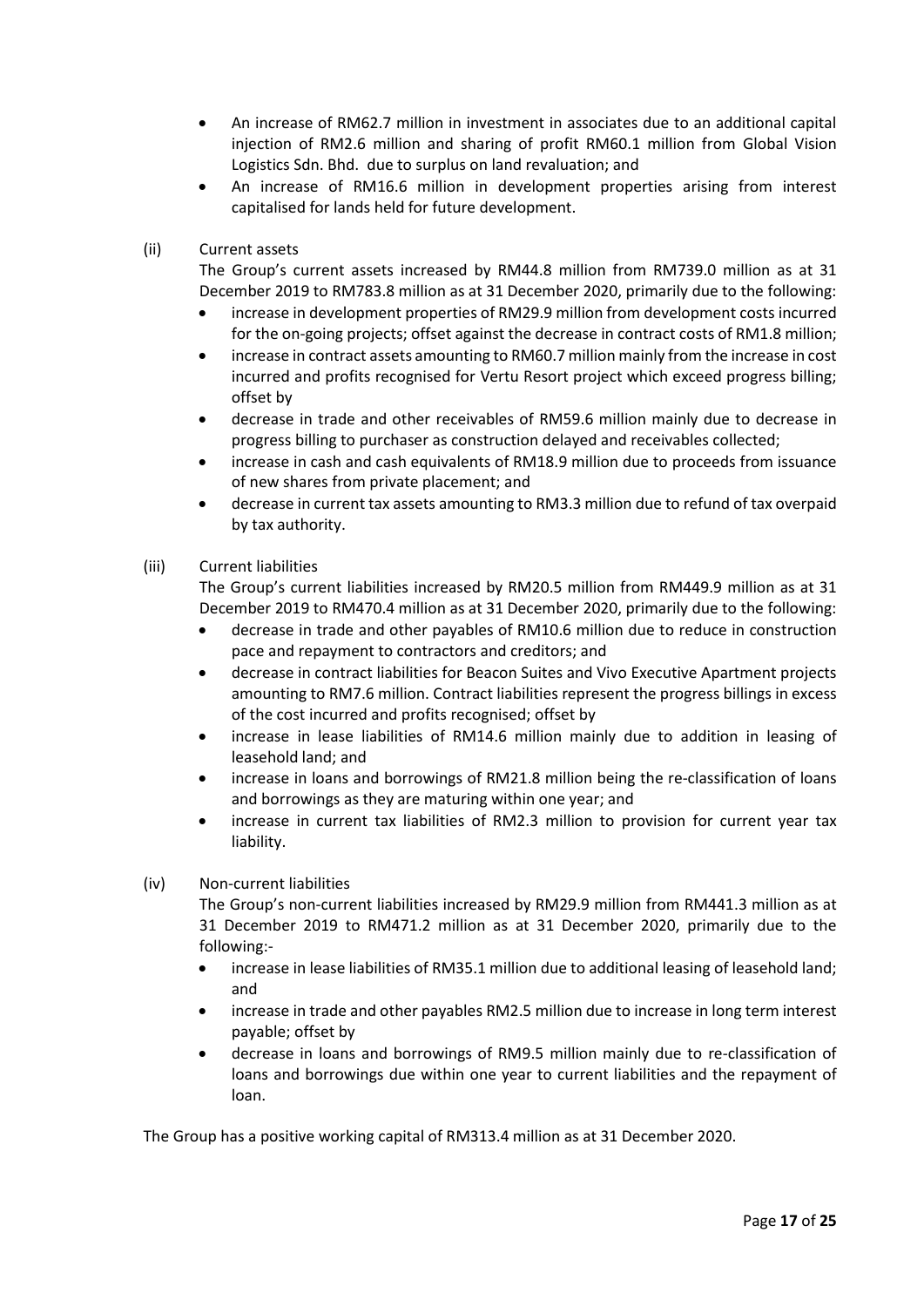### **Consolidated Statement of Cash Flows**

The Group recorded net cash used in operating activities of RM6.3 million in FY2020, which comprised operating cash inflows after working capital changes of RM1.6 million, and tax payments of RM7.9 million. The net cash outflow from operations was mainly due to the payment made for construction works in progress and acquisition of land bank.

Net cash used in investing activities amounted to RM35.0 million mainly from the acquisition property, plant and equipment of RM36.1 million offset against interest received of RM1.1 million.

Net cash inflow from financing activities amounted to RM63.7 million being proceeds from issuance of new shares RM72.6 million, drawdown of loan of RM54.9 million, issuance of redeemable preference shares to non-controlling interest of subsidiaries of RM16.7 million and changes in fixed deposit pledged RM3.4 million offset against the repayment of loans and borrowings and lease liabilities of RM66.5 million, RM14.3 million being interest cost paid to financial institution, dividend paid RM2.6 million and transaction costs of issuance of new shares and dividend paid RM0.5 million.

## **9. Where a forecast, or a prospect statement, has been previously disclosed to shareholders, any variance between it and the actual results**

Not applicable. No forecast or prospect statement has been previously disclosed to shareholders.

## **10. A commentary at the date of the announcement of the significant trends and competitive conditions of the industry in which the group operates and any known factors or events that may affect the group in the next reporting period and the next 12 months.**

The outbreak of unprecedented Covid-19 pandemic had adversely impacted the global economy for the year 2020. Globally, the economy recorded negative growth of 4.4% in 2020 while the GDP of the emerging market and developing economies declined by 3.3% due to sluggish private consumption, coupled with lacklustre global trade as well as unfavourable external demand. (i)

In Malaysia, the economy contracted by 4.5% in year 2020 with a contraction of 8.3% in the first half of 2020. The economy contracted at a slower pace in the second half of the year, aided by the speedy implementation of various stimulus packages to support the people and revitalise the economy. The impact of the packages is anticipated to have spill-over effects and provide an additional boost to the economy in 2021. With the anticipated improvement in global growth and international trade, the Malaysian economy is projected to rebound between 6.5% and 7.5% in 2021. (i)

For the property industry, the enforcement of the various phases of Movement Control Order (MCO) has curtailed the resumption of economic activities and disrupted the momentum of the property market recovery. The real estate and business services subsector declined by 11.3% in the first half of 2020, attributed to the temporary suspension of construction activities during the MCO. It continued to decline by 11.9% in the second half and averaged at 11.6% for the whole year. (i)

To pave a path towards economic recovery, the Malaysia Government announced the National Economic Recovery Plan (PENJANA) in 2020, which provided certain initiatives for the property industry including exemption of Real Property Gains Tax (RPGT), launching of the National Affordable Housing Policy and Rent-to-Own (RTO) scheme, extension of Youth Housing Scheme (YHS) and Home Ownership Campaign (HOC), coupled with the reduction of the Overnight Policy Rate (OPR) by Bank Negara Malaysia which will help cushion the impact of the Covid-19 pandemic on the overall property market. To take advantage these stimulus packages, the Group targets to launch a new project comprising affordable condominium at Aspen Vision City, Batu Kawan in 2021 under the housing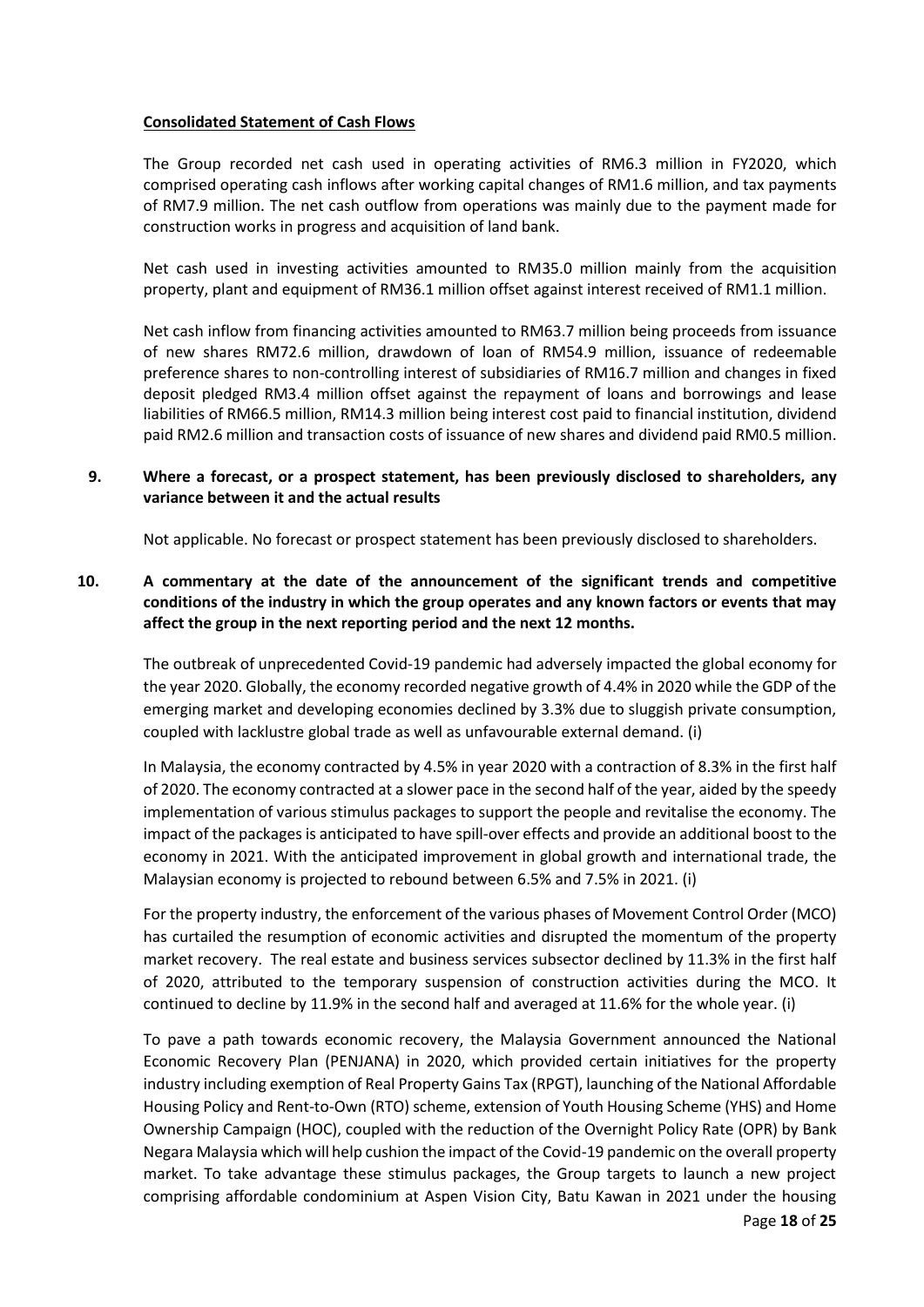scheme to target eligible buyers seeking to own their first property in the state of Penang. The estimated gross development value of the project will be RM300 million, with each unit priced below RM300,000.

The Group expects to obtain the Certificate of Completion and Compliance (C.C.C.) for its on-going residential developments, namely Vertu Resort and Beacon Executive Suites, by 1Q 2021 and deliver vacant possession of 1,473 residential units. With the completion of these two residential projects, the Group expects a positive contribution towards the profitability of FY2021.

The logistics and warehousing industry is one of the fastest-growing industries due to the rise in demand from e-commerce businesses. To capitalize on this, the Group's associated company, Global Vision Logistics Sdn. Bhd. together with LOGOS SE Asia Pte. Ltd., upon completion of the subscription agreement, targets to launch the phased development of an integrated logistics and warehousing facility (the "Project") on 3 pieces of land collectively measuring approximately 71 acres situated in Section 16, Shah Alam, Selangor. The total development area of the Project is expected to be 745,000 sqm and the gross leaseable area for the five (5) warehouse blocks will be approximately 505,000 sqm. Upon its completion, the Project is expected to be one of the largest one-stop logistics solutions providers in Malaysia.

In September 2020, the Group announced its plans to diversify into rubber gloves manufacturing to be undertaken as a joint venture with CMY Capital Sdn Bhd. The Group via the special purpose vehicle Aspen Gloves Sdn Bhd ("AGSB"), leased a piece of 29.331-acre land for 60 years in Kulim Hi-Tech Park to set up its glove manufacturing facilities. Construction of Phase 1(a) with 6 production lines is progressing on schedule and full operations are anticipated by 1 May 2021. Due to the strong demand for medical gloves, AGSB will accelerate its expansion plans under Phase 1(b) to include an additional 6 lines and has awarded the machinery procurement contract. AGSB plans to commence production of Phase 1(b) from July 2021 which will take the total production capacity from Phase 1(a) and 1(b) to reach 3.5 billion pieces of gloves per annum.

AGSB has already concluded the sales of production from its first 6 lines in 2021 worth USD\$100 million on the provisional average selling price of US\$100 per one thousand pieces of gloves. AGSB is currently in the final stage of negotiation to sell the entire production capacity for Phase 1(b) for 2021.

AGSB has also commenced the tender process for Phase 2 building construction to house an additional 12 production lines. AGSB expects to award the contract and commence the construction works by end of March 2021 with completion targeted within 6 months. The completion of Phase 2 will bring the total annual production capacity of AGSB to approximately 7 billion gloves per annum. Production of gloves under Phase 2 is expected to commence in stages from Q4 2021 onwards and achieve full production capacity by 1Q 2022.

The Malaysian Rubber Glove Manufacturers Association projects annual demand growth of 15-20% with Malaysia's projected glove revenue to range in between RM36-38 billion in 2021 and global glove demand to reach 410 billion pieces. (ii), Currently, demand continues to exceed supply for the rubber glove industry and the Group expects this to remain for FY2021. Post-pandemic, the demand for gloves will continue to undergo secular growth as a result of increased healthcare standards and hygiene awareness in the medical and non-medical sectors. On the back of this, the Group expects its Healthcare Sector to deliver a strong performance in FY2021.

Page **19** of **25** As announced in April 2019, the Group had also ventured into the food and beverage sector with the opening of the first Kanada-Ya outlet in December 2019. The Group has since expanded the business to four operating outlets within a year and response has been overwhelming despite the Covid-19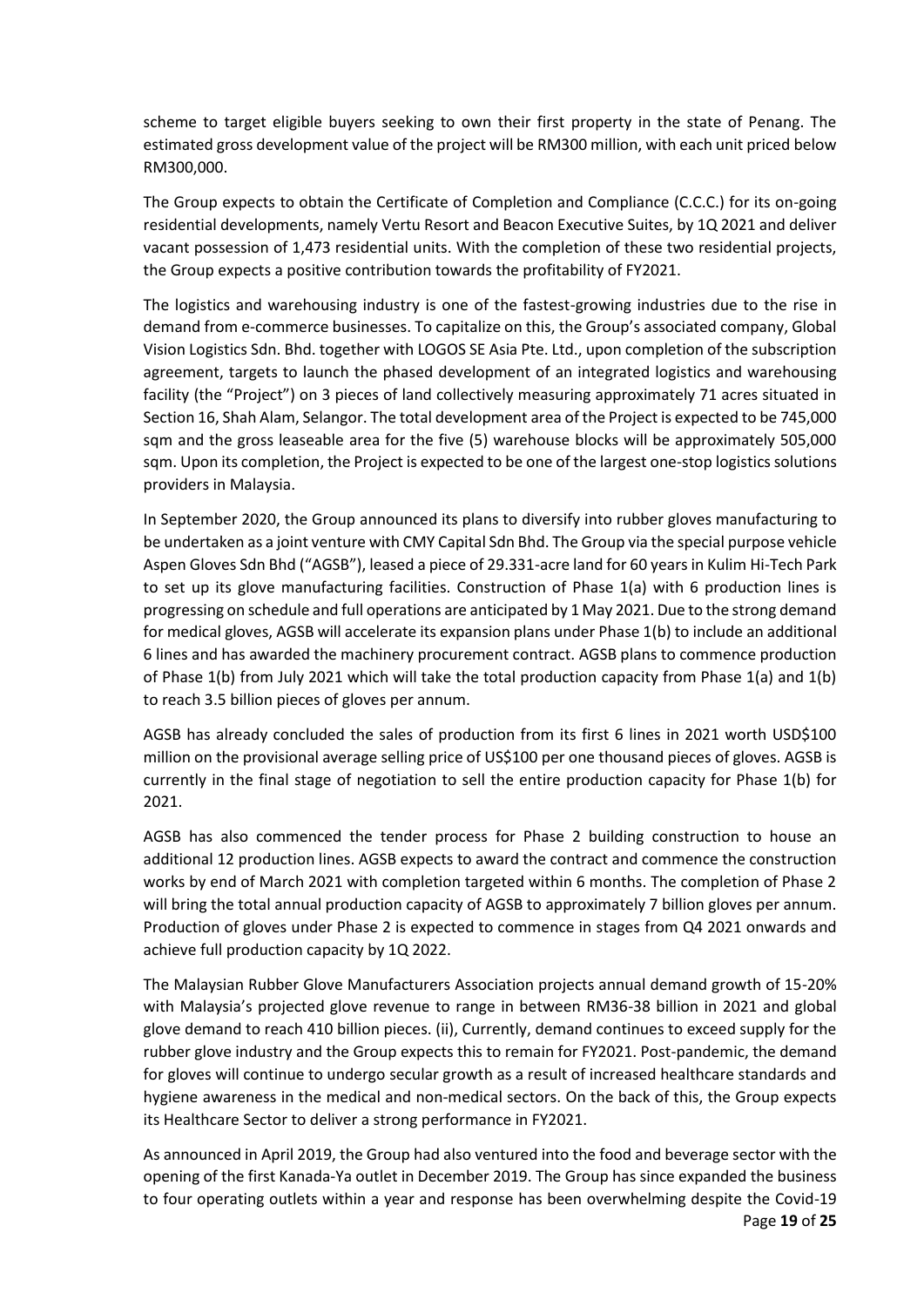pandemic. Given the strong support from patrons, the Group targets to open another four outlets in Singapore at various strategic locations in 2021.

Overall, the Group expect the operating environment to remain challenging and uncertain. Nonetheless, the Group will continue with its prudent and professional management approach to ensure the delivery of satisfactory performance in the coming quarters whilst consolidating its market position and strengthening its competitive edge to seize any opportunities which may emerge when the situation improves.

- (i) <https://www.malaysia.gov.my/portal/content/31054>
- (ii) <https://focusmalaysia.my/business/mixed-fortunes-for-rubber-glove-industry-in-2020/>

#### **11. Dividend**

**(a) Current Financial Period Reported On: Any dividend declared for the current financial period reported on?**

No dividend was declared for the current financial period reported on.

## **(b) Corresponding Period of the Immediately Preceding Financial Year: Any dividend declared for the corresponding period of the immediately preceding financial year?**

| Name of dividend | Interim dividend                 |
|------------------|----------------------------------|
| Type of dividend | Cash Dividend and Scrip Dividend |
| Dividend rate    | \$\$0.00342 per share            |
| Tax rate         | Tax exempted                     |

#### **(c) Whether the dividend is before tax, net of tax or tax exempt.**

Please refer to 11(b).

#### **(d) Date payable:**

The Company has on 21 January 2020, paid out the cash dividend. The Company had allotted a total of 19,699,494 shares to eligible shareholders who elected to participate in the Aspen Group Scrip Dividend Scheme.

#### **(e) Books closure date:**

5 pm on 4 December 2019.

## **12. If no dividend has been declared/recommended, a statement to that effect and the reason(s) for the decision**

No dividend has been declared or recommended as the management plans to conserve cash in this soft property market. The Board may declare the payment of dividends when the property market conditions improve and are more favourable.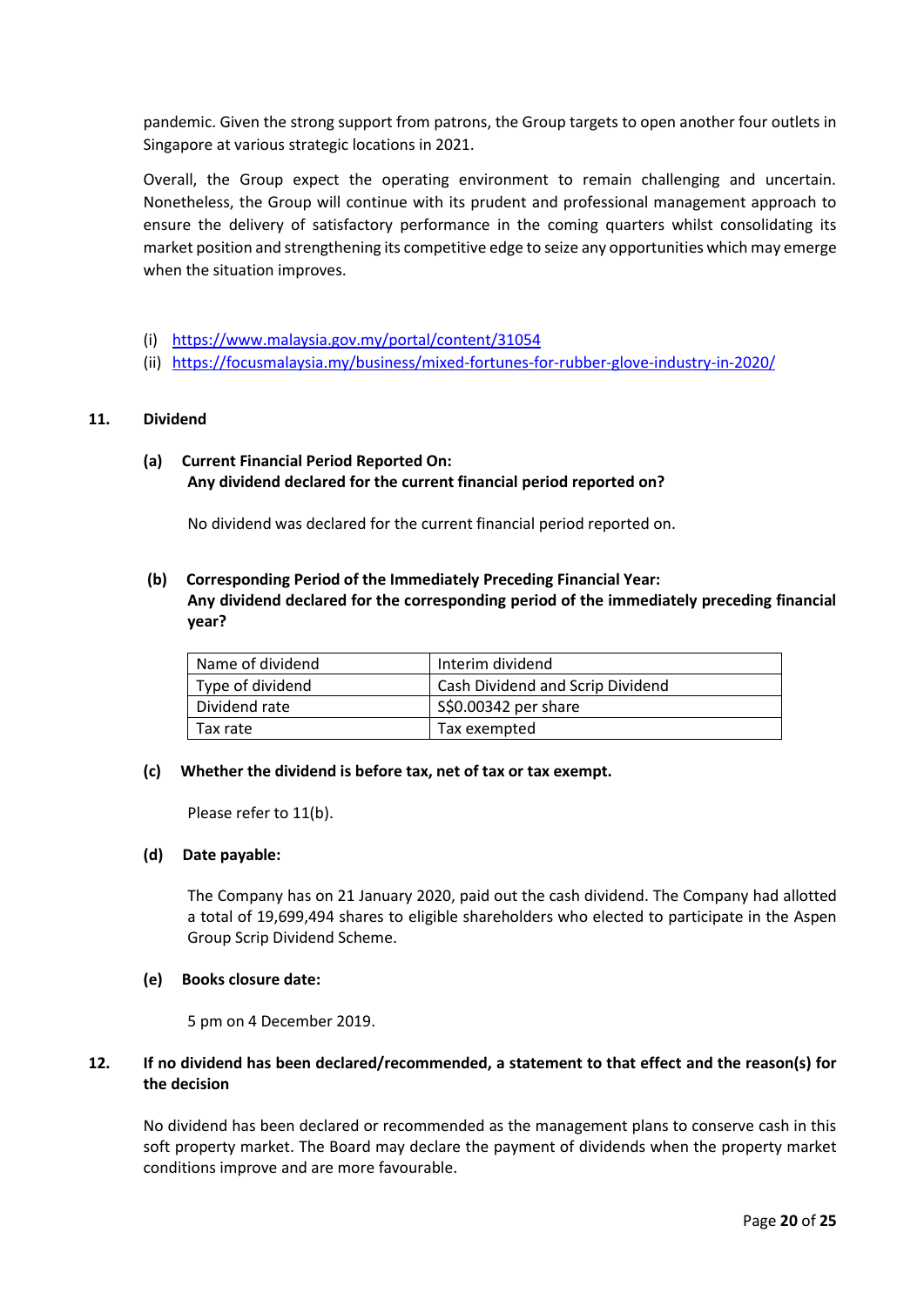**13. If the group has obtained a general mandate from shareholders for interested person transactions ("IPT"), the aggregate value of such transactions as required under Rule 920(1)(a)(ii). If no IPT mandate has been obtained, a statement to that effect.**

The Group does not have an existing general mandate from shareholders for IPT.

There are no IPTs exceeding S\$100,000 and above during the financial period under review.

## **14. Use of disbursement from Convertible Loan**

The Company refers to the disbursement amounting to USD\$10.89 million (excluding arranger fee of USD\$0.11 million) from the acceptance of a Convertible Loan from Haitong International Financial Products (Singapore) Pte. Ltd. as announced on 20 May 2018 and 19 October 2018.

On 27 October 2020, the Company had entered into a supplemental deed with Dato' Murly A/L Manokharan and Lender to extend the loan tenure for an additional twelve (12) months commencing on and including 18 April 2020 and ending on and including 17 April 2021 subject to the loan being reduced, upon the terms and conditions hereinafter appearing. Further, the Reduced Loan shall only be used for financing of investment in Global Vision Logistics Sdn. Bhd. for the development of a logistics hub is Shah Alam.

As at the date of this announcement, the status on the use of disbursements from the Convertible Loan is as follows:

| Use of Net Disbursement from Convertible Loan    | Amount<br>allocated<br>USD\$'000 | Amount<br>utilised<br>USD\$'000 | <b>Balance</b><br>USD\$'000 |
|--------------------------------------------------|----------------------------------|---------------------------------|-----------------------------|
| Investment in Global Vision Logistics Sdn. Bhd.  | 5.445                            | $(1,139)^{(1)}$                 | 4,306                       |
| <b>Construction of Central Park</b>              | 3.267                            | $(3,267)^{(2)}$                 |                             |
| Investment in Bandar Cassia Properties (SC) Sdn. |                                  |                                 |                             |
| Bhd.                                             | 2,178                            | $(2,178)^{(3)}$                 |                             |
| <b>Total</b>                                     | 10,890                           | (6, 584)                        | 4.306                       |

Notes:

- (1) USD\$1.14 million utilised for investment in Global Vision Logistics Sdn. Bhd. which intends to develop a sustainable integrated logistics and warehousing hub as announced on 13 June 2018.
- (2) USD\$3.27 million utilised for the construction of Central Park located in Aspen Vision City.
- (3) USD\$2.18 million utilised for investment in Bandar Cassia Properties (SC) Sdn. Bhd. which intends to construct the Regional Integrated Shopping Centre.
- (4) The exchange rate as at 28 January 2019 of RM4.1080: USD\$1.00 is used for the above compilation.

The above utilisations are in accordance with the intended use of the proceeds from the Convertible Loan and percentage allocated, as stated in the announcement dated 20 May 2018 and supplemental deed dated 27 October 2020.

The Board will continue to update in periodic announcements on the utilisation of the proceeds from the Convertible Loan as and when the proceeds are materially disbursed and provide a status report on such use in its annual report and its half yearly and full year financial results announcements.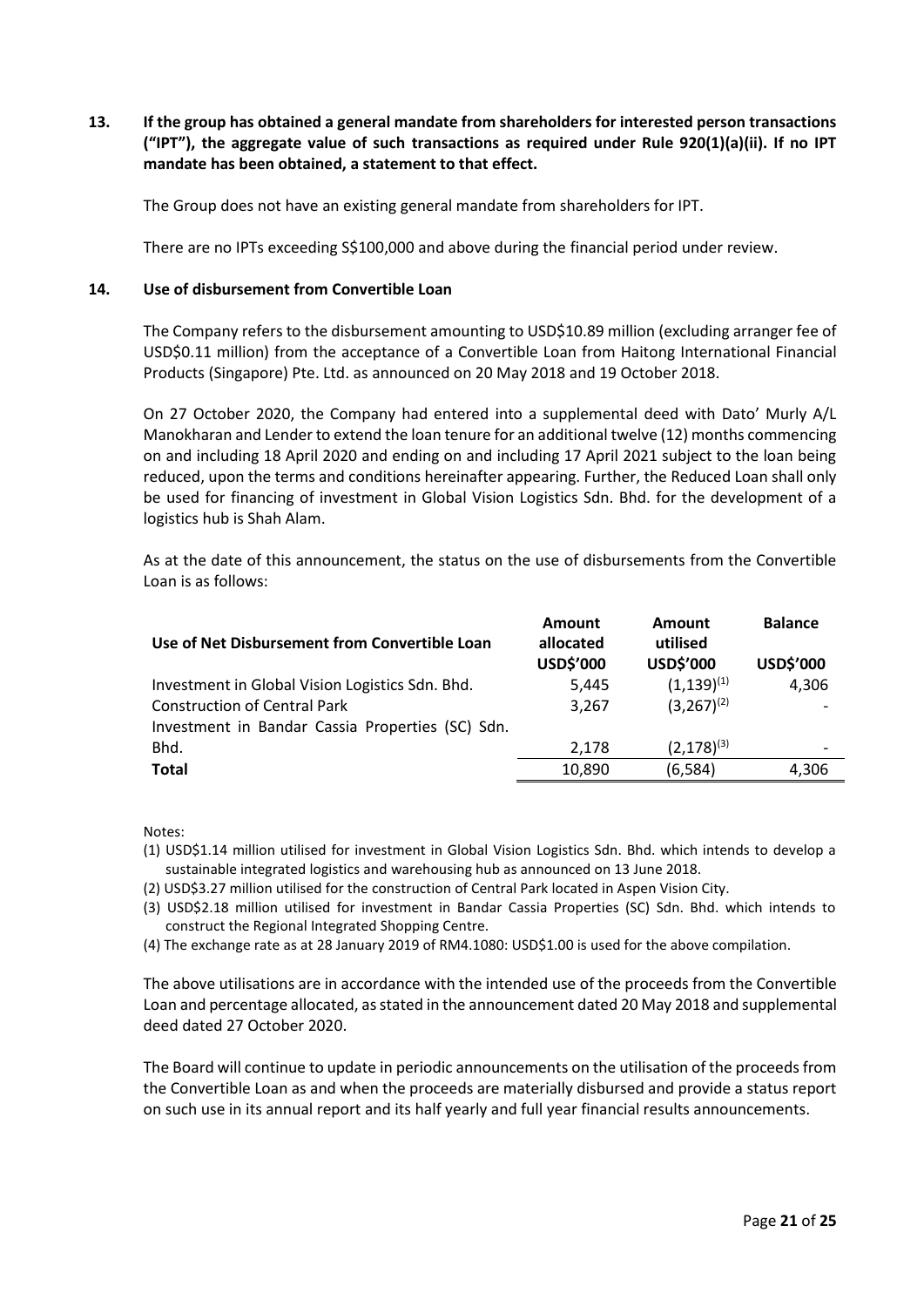#### **15. Use of proceeds from Private Placement**

The Company refers to the net proceeds amounting to S\$23.68 million (excluding placement expenses of approximately S\$0.12 million) raised from the private placement which was completed on 18 November 2020.

As at the date of this announcement, the status on the use of the proceeds from the private placement is as follows:

| Use of Net Proceeds from Private Placement     | Amount<br>allocated<br>S\$'000 | <b>Amount</b><br>utilised<br>S\$'000 | <b>Balance</b><br>S\$'000 |
|------------------------------------------------|--------------------------------|--------------------------------------|---------------------------|
| Capital expenditures for the growth of Group's |                                |                                      |                           |
| business                                       | 18.944                         | $(15, 410)^{(1)}$                    | 3,534                     |
| General working capital purposes               | 4,736                          | $(4,736)^{(2)}$                      | ۰                         |
| <b>Total</b>                                   | 23,680                         | (20, 146)                            | 3,534                     |

Notes:

- (1) S\$15.41 million utilised for investment in Aspen Glove Sdn. Bhd. The exchange rate as at 31 December 2020 of RM3.0396: S\$1.00 is used for the above compilation.
- (2) S\$4.74 million utilised for working capital consist of professional and consultancy payment of S\$0.54 million, repayment of loan and borrowing including interest amounting to S\$2.70 million, investment in subsidiary (Kanada-Ya) amounting to S\$0.74 million and S\$0.76 million for general operational and administrative expenses. The exchange rate as at 31 December 2020 of RM3.0396: S\$1.00 is used for the above compilation.

The Board will continue to update in periodic announcements on the utilisation of the balance of the proceeds from the private placement as and when the proceeds are materially disbursed and provide a status report on such use in its annual report and its half yearly and full year financial results announcements.

## **16. Confirmation that the issuer has procured undertakings from all its directors and executive officers pursuant to Rule 720(1)**

The Company confirms that it has procured undertakings from all its directors and executive officers pursuant to Rule 720(1).

## **PART II – ADDITIONAL INFORMATION REQUIRED FOR FULL YEAR ANNOUNCEMENT**

## **17. Segmented revenue and results for operating segment (of the Group) in the form presented in the issuer's most recently audited annual financial statements, with comparative information for the immediately preceding year.**

The Group operated under one business segment, which is property development and solely in Malaysia. The new food & beverage segment in Singapore did not appear to be significant to the Group result, hence, no breakdown of performances by business segments and geographical markets are presented.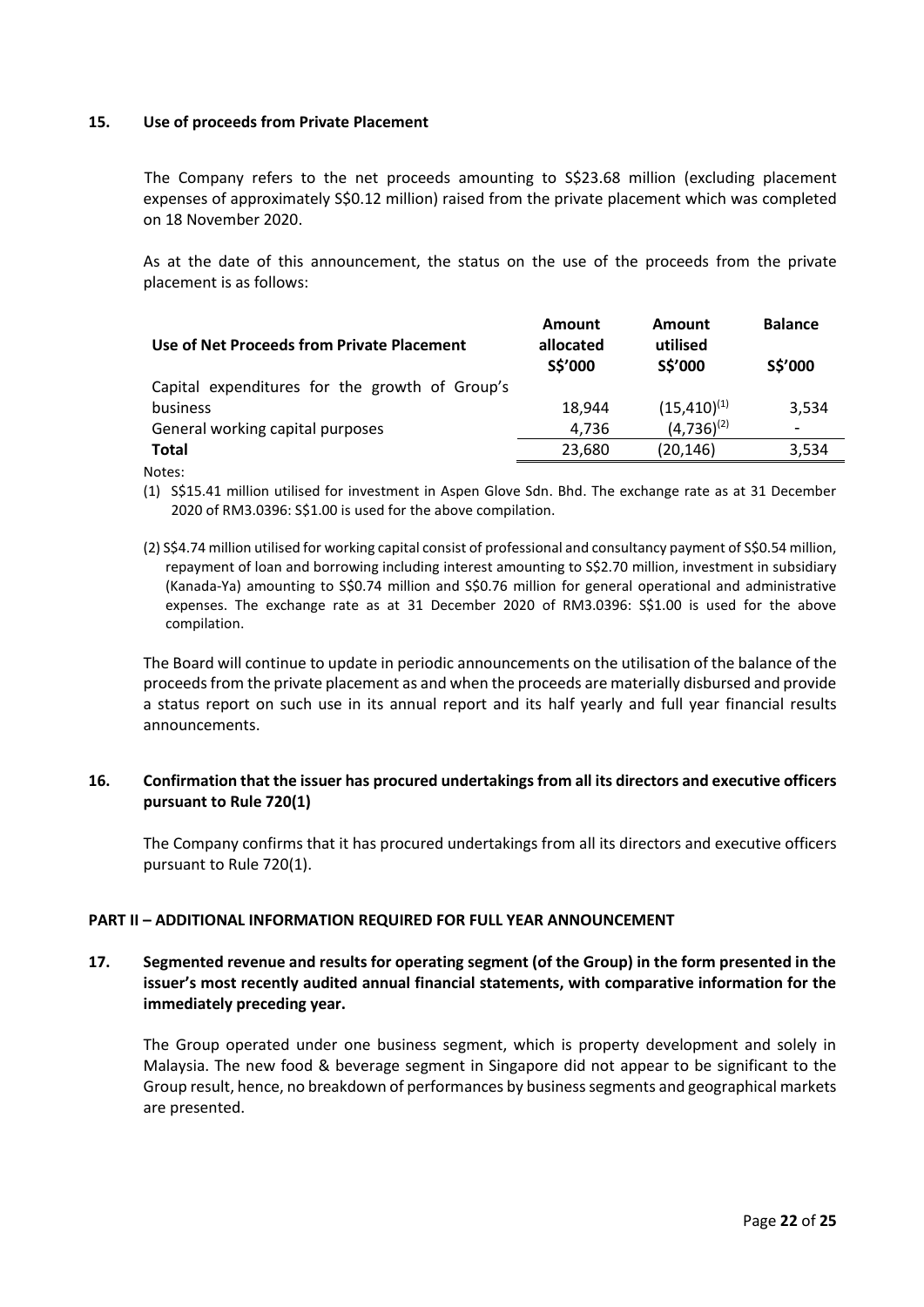**18. In the review of performance, the factors leading to any material changes in contribution to turnover and earnings by the operating segments.**

Please refer to Paragraph 8.

**19. A breakdown of sales and profit after tax before non-controlling interest as follows:**

|                                                                                                                                       | Group                                         |                                       |        |
|---------------------------------------------------------------------------------------------------------------------------------------|-----------------------------------------------|---------------------------------------|--------|
|                                                                                                                                       | <b>Year Ended</b>                             |                                       | %      |
|                                                                                                                                       | 31.12.20<br><b>Unaudited</b><br><b>RM'000</b> | 31.12.19<br>Restated<br><b>RM'000</b> | Change |
| (a) Revenue reported for first half year<br>(b) Operating (loss)/profit after tax before<br>deducting<br>non-controlling<br>interests | 108,162                                       | 173,638                               | (38)   |
| reported for first half year                                                                                                          | (13, 784)                                     | 9,188                                 | (250)  |
| (c) Revenue reported for second half year<br>(d) Operating profit after tax before<br>deducting non-controlling<br>interests          | 174,678                                       | 114,298                               | 53     |
| reported for second half year                                                                                                         | 85,149                                        | 9.471                                 | 799    |

**20. A breakdown of the total annual dividend (in ringgit value) for the issuer's latest full year and its previous full year as follow:-**

|                                  | <b>Latest Full Year</b><br><b>RM'000</b> | <b>Previous Full Year</b><br><b>RM'000</b> |
|----------------------------------|------------------------------------------|--------------------------------------------|
| Ordinary shares (Cash Dividend)  |                                          | 2,591                                      |
| Ordinary shares (Scrip Dividend) | $\overline{\phantom{0}}$                 | 7.423                                      |
| <b>Total</b>                     |                                          | 10.014                                     |

**21. Disclosure of person occupying a managerial position in the issuer or any of its principal subsidiaries who is a relative of a director or chief executive officer or substantial shareholder of the issuer pursuant to Rule 704(10) in the format below. If there are no such persons, the issuer must make an appropriate negative statement.**

The Company confirms that there is no person occupying a managerial position in the Company or in any of its principal subsidiaries who is a relative of a director, chief executive officer or substantial shareholder of the Company.

**22**. **Disclosure of acquisition (including incorporations) and sale of shares under Mainboard Rule 706A.**

The Company had incorporated the following subsidiary during FY2020:

| S/N | Subsidiary                      | Date of announcement |
|-----|---------------------------------|----------------------|
|     | Kanada-Ya Restaurants Pte. Ltd. | 8 January 2020       |

The Company had acquired the following subsidiary during FY2020:

| S/N | Subsidiary            | Date of announcement |
|-----|-----------------------|----------------------|
|     | Aspen Glove Sdn. Bhd. | 12 August 2020       |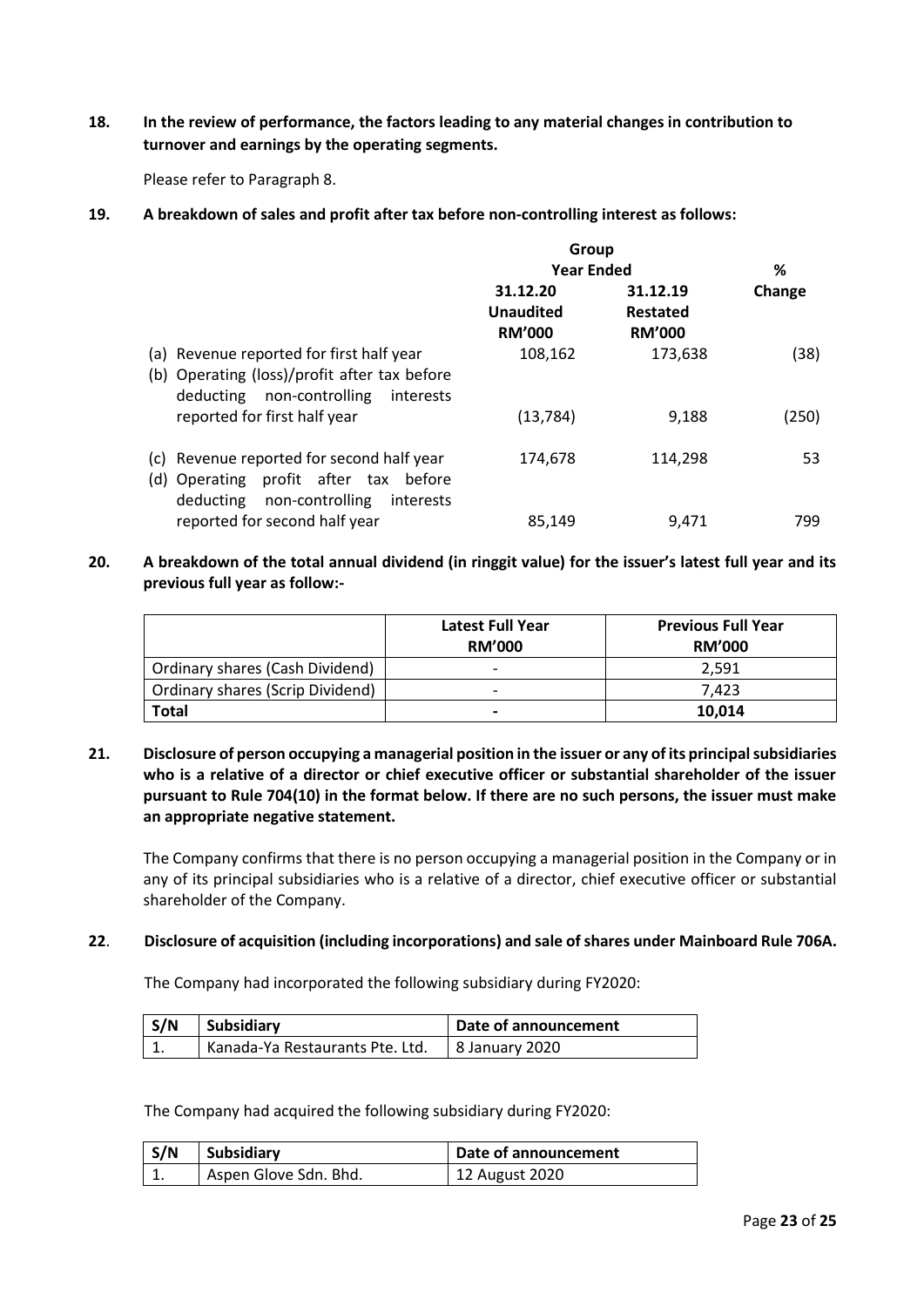An issuance of shares by the Company's subsidiaries had resulted in the dilution of the Company's shareholding percentage in the following in FY2020:

| S/N | Subsidiary            | Date of announcement |
|-----|-----------------------|----------------------|
| ᆠ.  | Aspen Glove Sdn. Bhd. | 2 September 2020     |

Further details on the aforementioned subsidiaries can be found in the Company's announcement released on the dates as set out above.